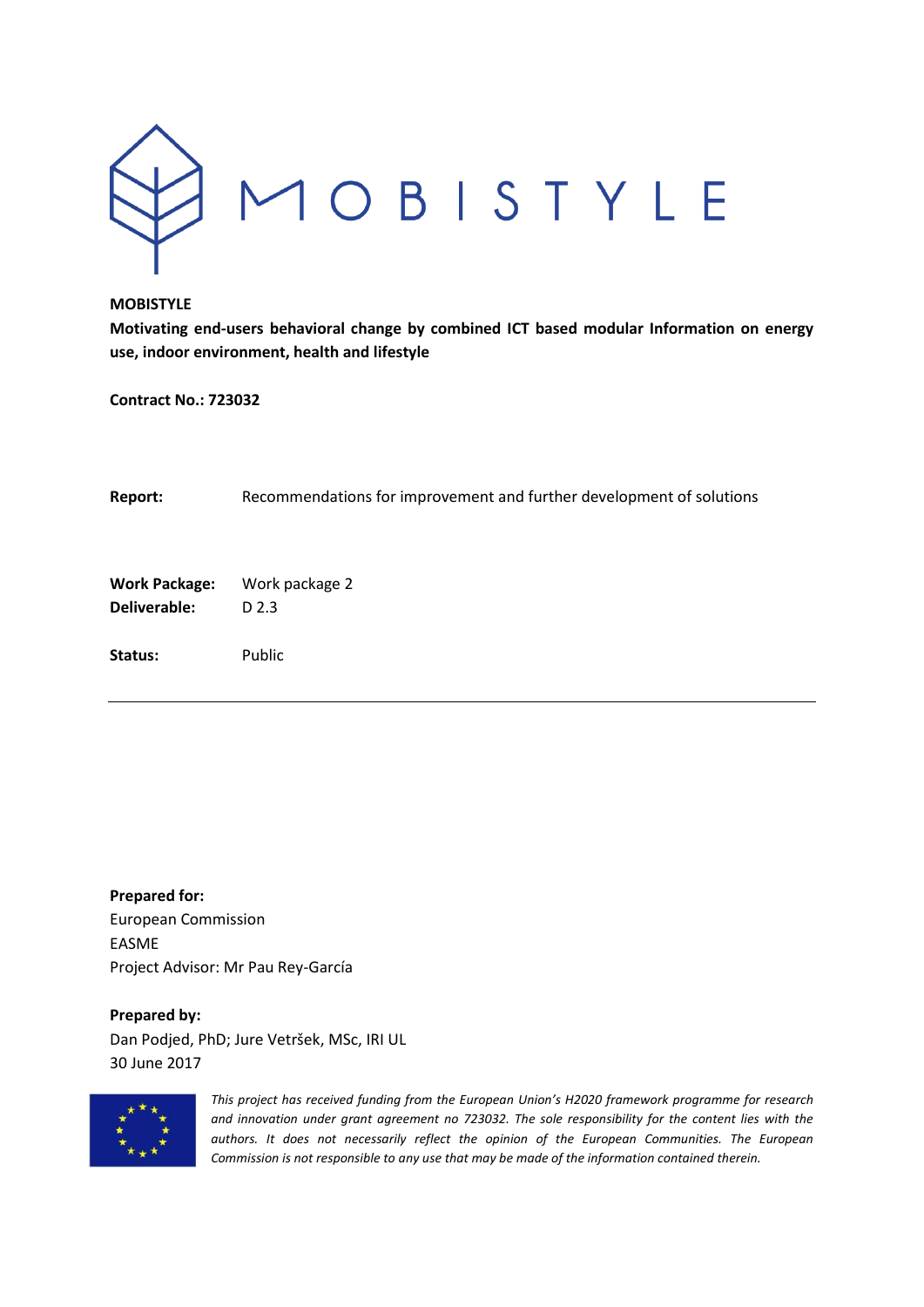

#### D2.3: Recommendations for improvement and further development of solutions

| Title:                                                                        |                  |                                             | Contributing WP:                                                                                                                                  | Document version: |
|-------------------------------------------------------------------------------|------------------|---------------------------------------------|---------------------------------------------------------------------------------------------------------------------------------------------------|-------------------|
| D2.3: Recommendations for improvement and further<br>development of solutions |                  |                                             | WP <sub>2</sub>                                                                                                                                   | Final             |
| Project number:                                                               | Project acronym: |                                             | Project title:                                                                                                                                    |                   |
| 723032                                                                        | <b>MOBISTYLE</b> |                                             | MOtivating end-users Behavioral change by<br>combined ICT based modular Information<br>on energy use, indoor environment, health<br>and lifeSTYLE |                   |
| Delivery date:                                                                |                  |                                             | Deliverable type:                                                                                                                                 |                   |
| 30/06/2017                                                                    |                  |                                             | Public report                                                                                                                                     |                   |
| Responsible consortium partner:                                               |                  | Authors: Dan Podjed, PhD, Jure Vetršek, MSc |                                                                                                                                                   |                   |
| <b>IRI UL</b>                                                                 |                  | Partners involved in this task: MU, HS      |                                                                                                                                                   |                   |

# H2020-EE07-2016-IA

Summary (abstract):

The main goal of this deliverable is to prepare recommendations for developing a new solution with potential to influence habits based on needs and expectations of people, living and working in MOBISTYLE demonstration cases, i.e. in the Netherlands, Slovenia, Poland, Italy, and Denmark. Information provided in this deliverable serves as orientation for partners in the project who will be developing solutions for influencing user behaviour and supporting a long-term shift towards healthier lifestyle and sustainable habits at home and work. Results of this deliverable can be therefore used for designing a solution for supporting **a move from being a passive user of buildings and technologies to being an engaged person,** who is concerned about health and wellbeing, and at the same time a sustainable community member, who takes care about energy consumption.

This report is partly based on *[D2.2. Inventory of user needs and expectations](https://www.mobistyle-project.org/Shared%20Documents/02%20Deliverables%20and%20periodic%20reports/01%20Submitted%20deliverables/MOBISTYLE_D2.2.pdf)* and upgraded by findings from focus groups, interviews and information received from users in five countries. In previous tasks and deliverables, we have already confirmed that technologies (e.g. smartphone apps) can influence behaviours and beliefs of people and help shaping their long-term habits and practices (see D 2.2). In addition, it has been demonstrate that connections to other people, living in the same community, matters the most in forming and changing daily habits and practices, including the ones connected to energy management, health, and wellbeing. A balance between collaboration and competition has also proven to be an important factor for the MOBISTYLE project.

Questionnaires, focus groups, workshops and observations carried out in the frame of MOBISTYLE project, formed a foundation for framing recommendations to develop the technological solutions. The recommendations are divided into two sections: general recommendations and case-specific recommendations. The ten general recommendations can be applied in all cases, while the casespecific recommendations take into account requirements of people in different locations and buildings.

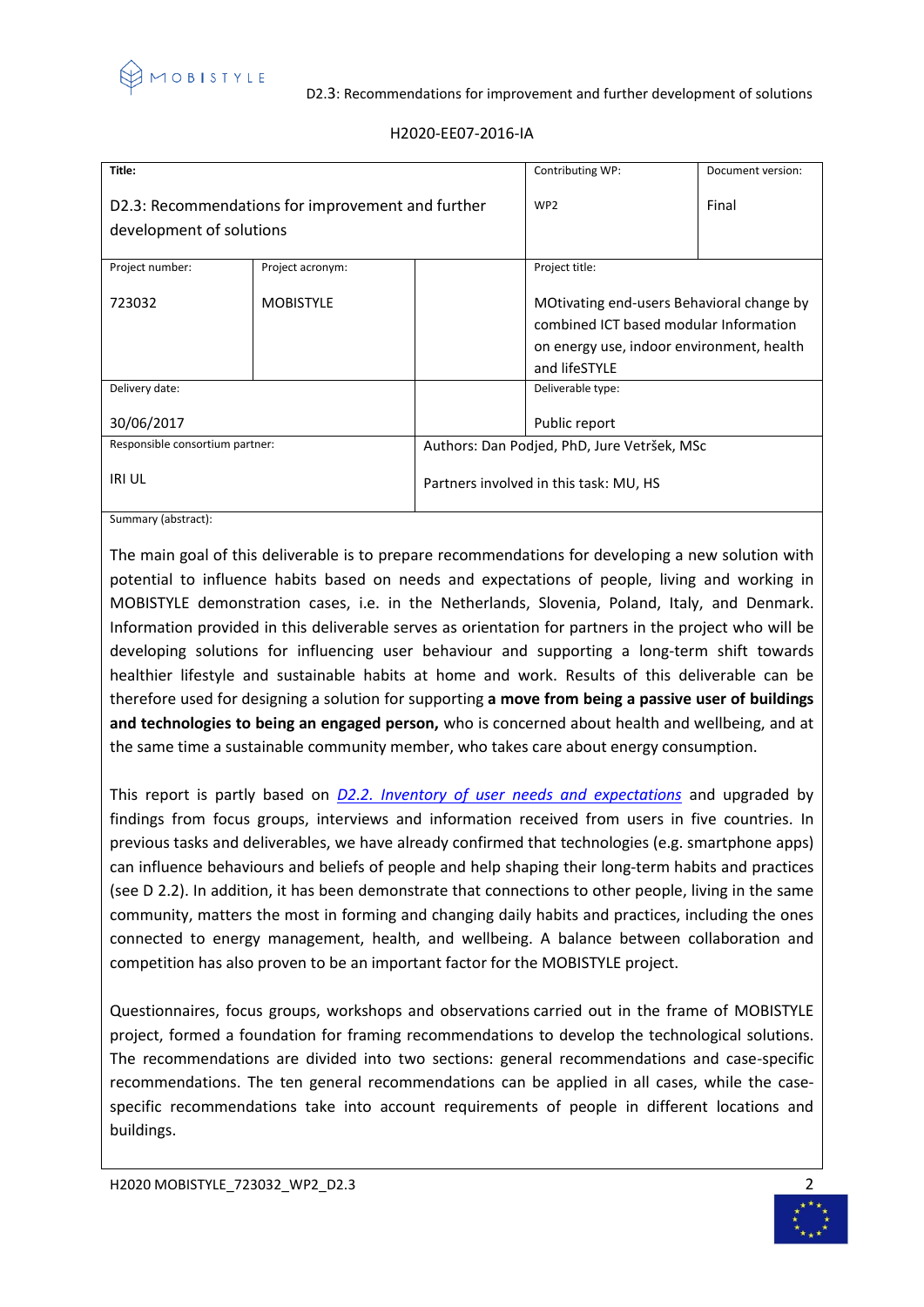10 B I S T Y L E

General recommendations:

- 1. **Emphasising smartphones:** using a smartphone as the main platform for communication between the user and MOBISTYLE solution.
- 2. **Self-defined user profiles:** enabling a possibility for the users to actively cooperate in creation and setting-up of their own profiles.
- 3. **Customised and location-based advices:** providing advices, adapted to users and their local environment, which are based on sensor measurements.
- 4. **Calm technology principle:** new IT-based solutions should not irritate the user with too frequent notifications; instead, they should support their habits from the "background" (with minimal cognitive load).
- 5. **Building systems and other home device controls:** users should be able to adjust various parameters influencing his or her indoor comfort through the same IT-based solution.
- 6. **Expert advisors:** people trust human experts (medical doctors, energy professional, air quality experts) providing them advices.
- 7. **Spreading the concept through leaders and trendsetters:** when spreading the new motivation concept, it is worth focusing on early adopters and trendsetters who will engage others to use the IT solution in a community.
- 8. **"Feel the energy" approach:** making energy more intuitive by connecting it to a physical activity or lighting as a primary association when referring to energy.
- 9. **Public dedication to a goal:** when an individual's decision for changing a certain habit is presented to other people, a person is more motivated to stick to a certain commitment.
- 10. **Community size:** buildings and settlements with larger number of inhabitants (above 150) witness problems of breakdown of social bonds; in such cases, the IT solution should support establishing new communities and creating new ties for exchanging information.

Key words:

ethnographic study, people-centred product development, user needs, changing behaviour and habits

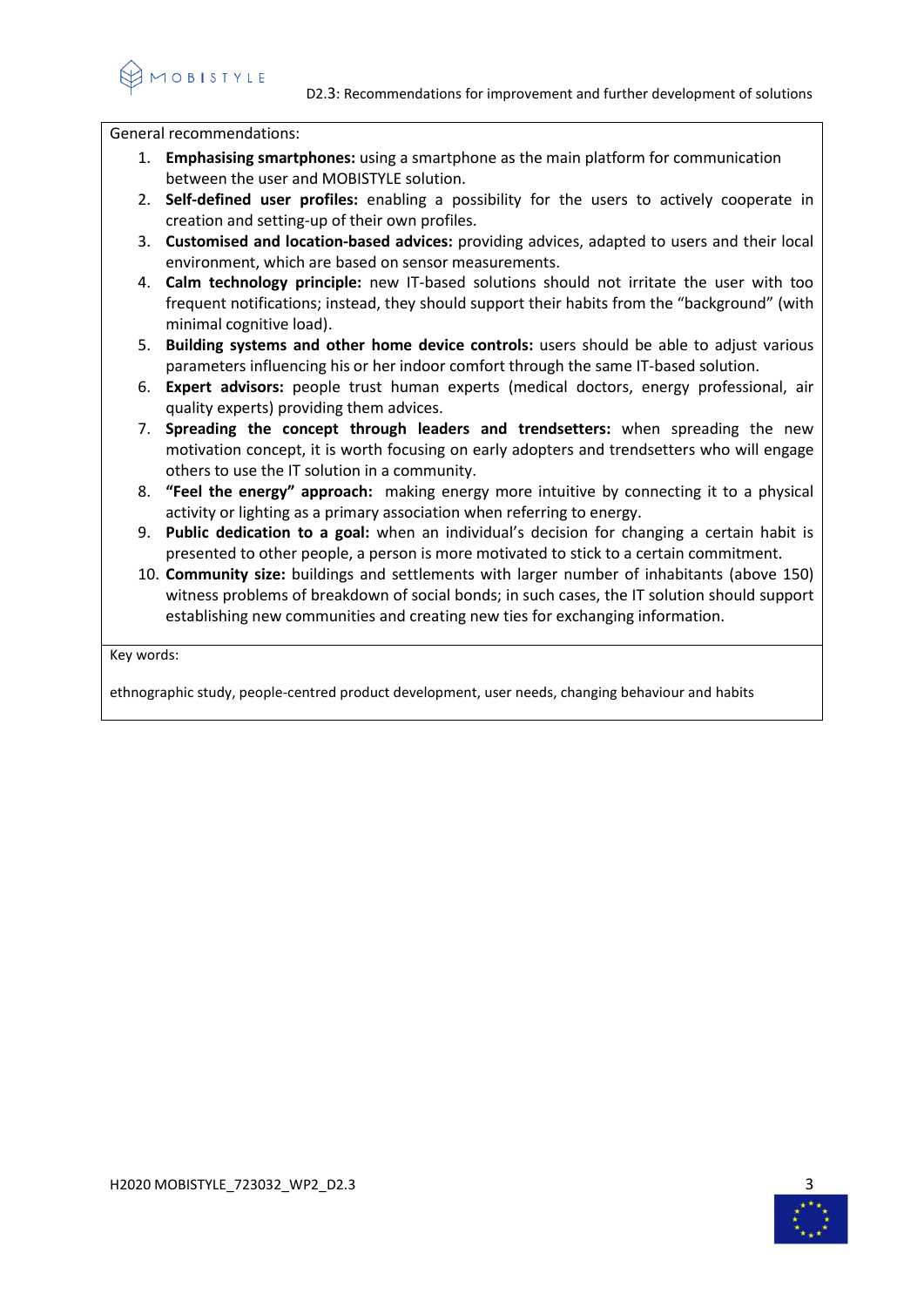

# <span id="page-3-0"></span>**Table of contents**

| 1. |      |                                                                     |  |
|----|------|---------------------------------------------------------------------|--|
|    | 1.1  |                                                                     |  |
| 2. |      |                                                                     |  |
|    | 2.1. |                                                                     |  |
|    | 2.2. |                                                                     |  |
|    | 2.3. |                                                                     |  |
|    | 2.4. |                                                                     |  |
| 3. |      |                                                                     |  |
|    | 3.1. |                                                                     |  |
|    | 3.2. |                                                                     |  |
|    | 3.3. | Workshop at Durham University's International Women's Group (IWG 14 |  |
|    | 3.4. |                                                                     |  |
|    |      |                                                                     |  |
|    |      |                                                                     |  |
|    | 3.5. |                                                                     |  |
|    |      |                                                                     |  |
| 4. |      |                                                                     |  |
|    |      |                                                                     |  |
|    |      |                                                                     |  |
|    |      |                                                                     |  |
|    |      |                                                                     |  |
|    |      |                                                                     |  |
|    |      |                                                                     |  |
|    |      |                                                                     |  |
|    |      |                                                                     |  |
|    |      |                                                                     |  |
| 5. |      |                                                                     |  |
| 6. |      |                                                                     |  |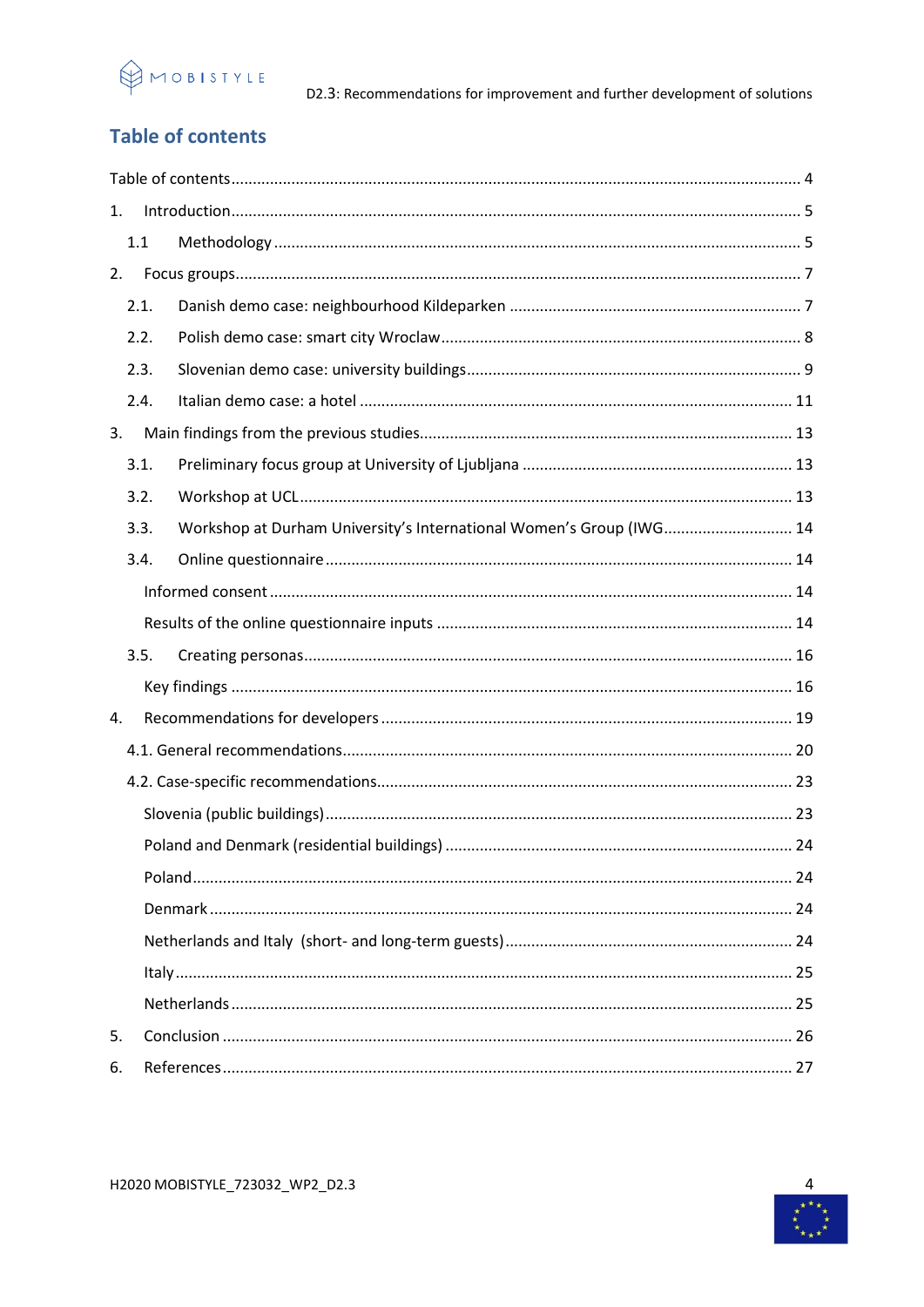

# <span id="page-4-0"></span>**1. Introduction**

In the MOBISTYLE project, we **shift our focus from buildings and technologies to people with their behaviour, habits, and practices.** We wish to understand how people interact with buildings, tools and devices at home and at work, how do they consume energy throughout the day, and how we can change and influence their practices and habits by supporting technologies and non-technological means. Therefore, we use **ethnography** as a type of research that investigates daily lifestyles, habits, and practices through qualitative approaches (e.g. participant observation, interviews, focus groups, etc.). These approaches enable us to gain an in-depth understanding of human behaviour and penetrate beyond quantified behaviour of "big data", collected by technological solutions. Ethnography also provides an alternative to quantifiable surveys, questionnaires and other similar approaches for *measuring* human activities. In the MOBISTYLE project, we use ethnography to understand why and how people consume energy in a certain way, why are they involved in healthy practices, how do they manage air quality at home and work, and what are the main motivation factors for them to make a shift in their daily lives to a healthier and more sustainable lifestyle.

The **aim of this report** is to present health and energy related habits in five MOBISTYLE demo cases: a neighbourhood in Denmark, a smart city in Poland, a university in Slovenia, a hotel in Italy, and a medical centre in the Netherlands. The findings from these diverse cases are used to prepare recommendations for development of MOBISTYLE solution and should be tailored and adapted in collaboration with engineers and other experts to different scenarios, specifics of buildings, and identified energy use possibilities.

As explained above, **people are in the centre** of the MOBISTYLE project. Therefore, we prepared recommendations for development of new IT solutions in collaboration with the people (sometimes referred to as "users" or "consumers") and take into account their needs, requirements, specifics, wishes and desires, socio-cultural and economic backgrounds, etc.

# <span id="page-4-1"></span>**1.1 Methodology**

In the MOBISTYLE project, we focus on human interactions with buildings, technologies, tools, and devices at home and work. We are interested how people consume energy throughout the day, which daily activities of the people are connected to health, wellbeing, and energy consumption, and how we can change and improve their health and energy related practices and habits by different ITbased solutions. (The research approach and methodology used is described more in details in *[D2.2.](https://www.mobistyle-project.org/Shared%20Documents/02%20Deliverables%20and%20periodic%20reports/01%20Submitted%20deliverables/MOBISTYLE_D2.2.pdf)  [Inventory of user needs and expectations](https://www.mobistyle-project.org/Shared%20Documents/02%20Deliverables%20and%20periodic%20reports/01%20Submitted%20deliverables/MOBISTYLE_D2.2.pdf)*.)

In this project, we use the human or **people-centred development approach** that enhances effectiveness and efficiency of products and technologies, improves user satisfaction, accessibility and sustainability, and counteracts possible adverse effects of use on human health, safety and performance. The people-centred approach focuses on actual needs of humans ("users") and attempts to include their habits, practices, ideas, desires in new products and services. The result of such a development approach is people-friendly and intuitive solutions which are relevant from a broader perspective of communities, societies, and environment.

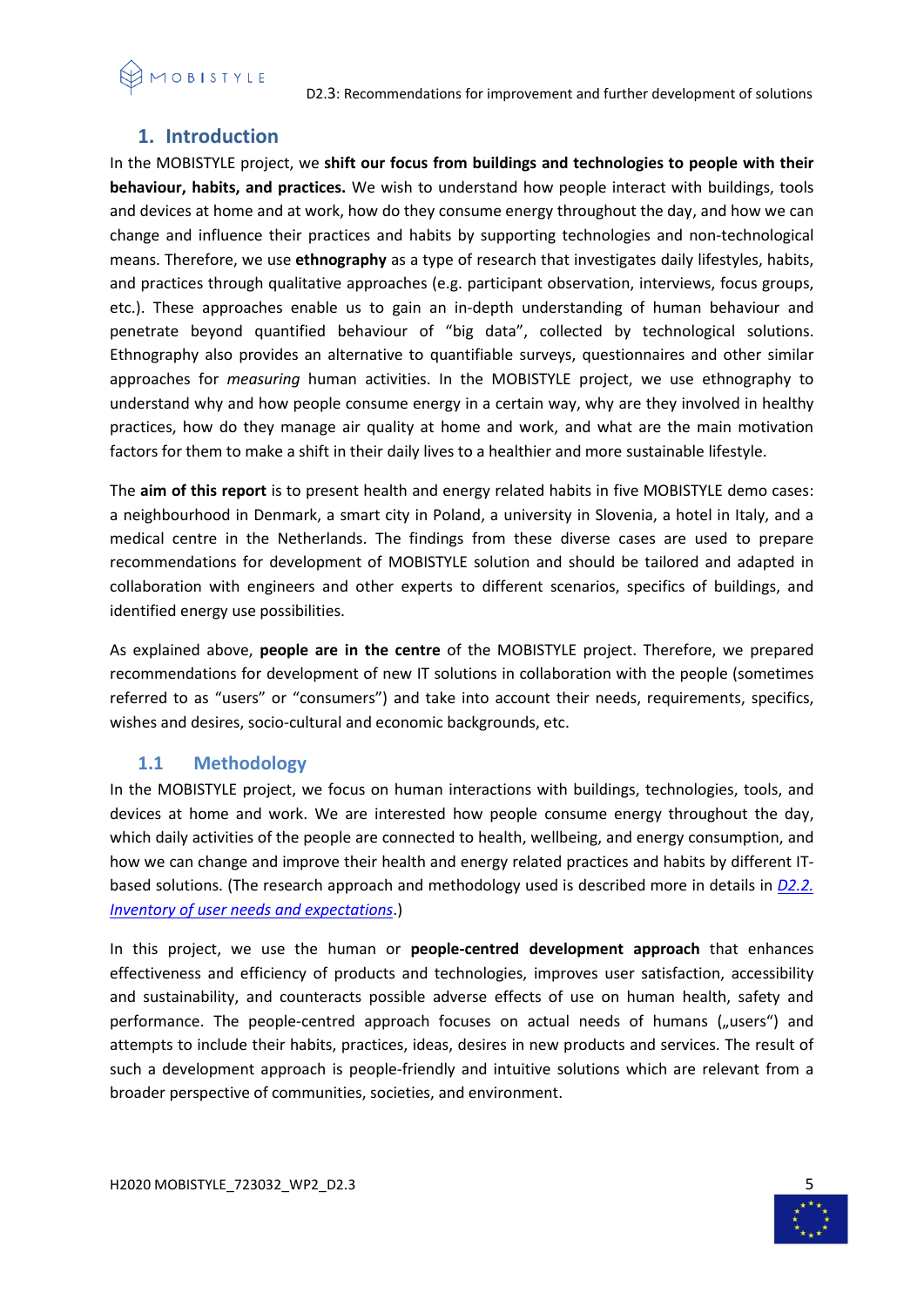

Different user groups were initially identified by a short **online survey**, filled in by users in five case studies. We identified 5-7 individuals per case in participating countries with dedicated demonstration cases, i.e. 30 people in total, who were willing to be engaged in observations of their daily habits and usability testing for development of new MOBISTYLE solution (see [D 2.2](https://www.mobistyle-project.org/Shared%20Documents/02%20Deliverables%20and%20periodic%20reports/01%20Submitted%20deliverables/MOBISTYLE_D2.2.pdf) and *Table 1* below). In the next phase, we focused on **health, wellbeing and energy related habits** in these groups by ethnographic approach (participant observation, interviews, surveys and focus groups). Finally, we prepared a **list of general and case-specific recommendations for development** of technological solutions which will influence short-term behaviour of the people and support establishing the long-term habits connected to health, wellbeing and sustainable energy use.

In later stages of the MOBISTYLE project, we will introduce in the WP4 developed solutions to potential users, involved in the project, and carry out usability testing with them to provide feedback to the developers.

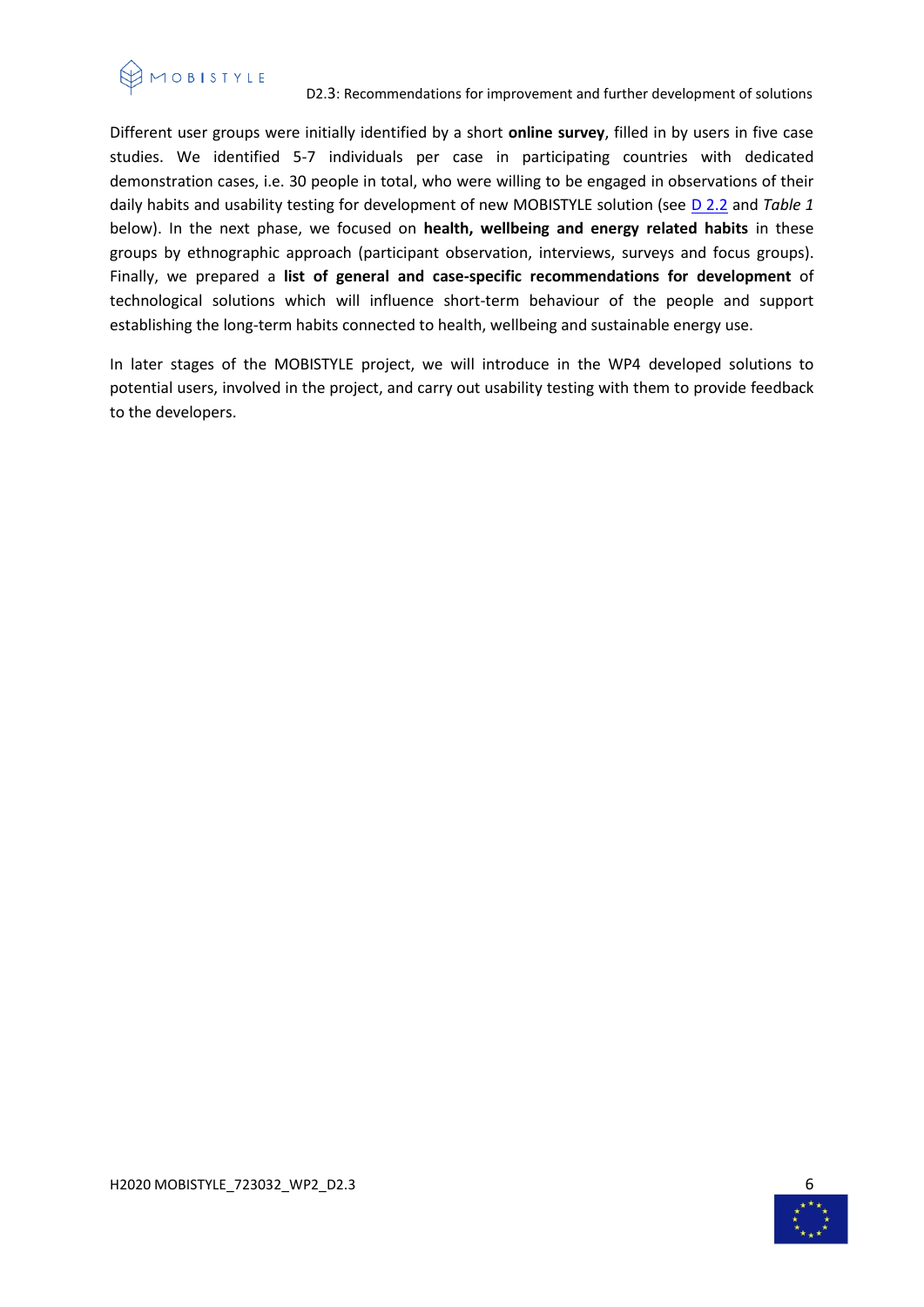

# <span id="page-6-0"></span>**2. Focus groups**

For each demo case, a focus group with the existing or future users was carried out. The selection of participants was carried out by the project partners, following the *[Recruitment of participants in the](https://www.mobistyle-project.org/Shared%20Documents/06%20WP2%20Mapping%20of%20communication%20needs%20and%20approaches/01%20Working%20documents/T2.2.%20Support%20documents/MOBISTYLE%20Recruitment%20of%20participants-draf_11_11_2016.pdf)  [ethnographic study Instructions](https://www.mobistyle-project.org/Shared%20Documents/06%20WP2%20Mapping%20of%20communication%20needs%20and%20approaches/01%20Working%20documents/T2.2.%20Support%20documents/MOBISTYLE%20Recruitment%20of%20participants-draf_11_11_2016.pdf)* as described in [D2.2.](https://www.mobistyle-project.org/Shared%20Documents/02%20Deliverables%20and%20periodic%20reports/01%20Submitted%20deliverables/MOBISTYLE_D2.2.pdf) Before each group discussion, the participants were informed and gave consent regarding the data collection (recording and analysis) and expressed their interest to participate in the project also in the future. Questions for participants were in one part unified for all groups, and partly adapted to specific cases. In this way, we tried to cover the main topics of MOBISTYLE and emphasise its common goal and at the same time take into account the local specifics of cases. By this approach, we were able to frame the general and casespecific recommendations for development.

Focus groups are commonly carried out by face-to-face communication. Due to specifics of the project (five demonstration cases in different countries) we decided to carry out the focus groups by teleconference system (Skype), which presented a minor obstacle for establishing a personal contact with people. A bigger obstacle was a linguistic barrier in most case studies; we needed a local translator (a MOBISTYLE team member). In spite of these difficulties, we managed to carry out the planned focus groups in all cases and established the contact with future users of the MOBISTYLE solution. The findings have proven to be instrumental for preparing the recommendations, presented in this document.

# **2.1. Danish demo case: neighbourhood Kildeparken**

<span id="page-6-1"></span>The focus group with 8 participants (plus 2 researchers and 1 researcher / translator) took place on 21<sup>st</sup> March 2017 using teleconference system.

Participants of the focus groups were quite **diverse** – young and old (however, majority of them were men). They initially mentioned choosing and eating good food (especially vegetables), taking care of air quality, and being active as examples of **healthy habits**. A participant also mentioned socialising with others, e.g. meeting other people and eating well together with other community members, especially in their community house. *"I like to have fun in my life,"* explained another participant who enjoys good food and rides a bicycle for fun. He also added that a person should do things she or he likes to do, since it is the most important for staying healthy. In addition, regular cycling, playing soccer, running, and drinking enough water (instead of soft drinks) were also mentioned in the discussion as examples of healthy habits. It was more difficult for the participants to pinpoint their **energy related habits**. They mentioned, for example, chopping wood on their own, which can be considered both energy and health related habit.

Both health and energy related habits were, as explained in the focus group, usually established by **top-down support** and pressure of parents. Another relevant factor for establishing and changing habits is **social and cultural environment**, which enables people to maintain a certain lifestyle. An example was provided by a retired participant of the discussion who was raised in Greenland and has always walked, since it was more or less the only option for making a move. Apparently, **children and their school and kindergarten** play an important role in this community. As explained in the focus group, children bring home new ideas about health, wellbeing, and energy related topics.

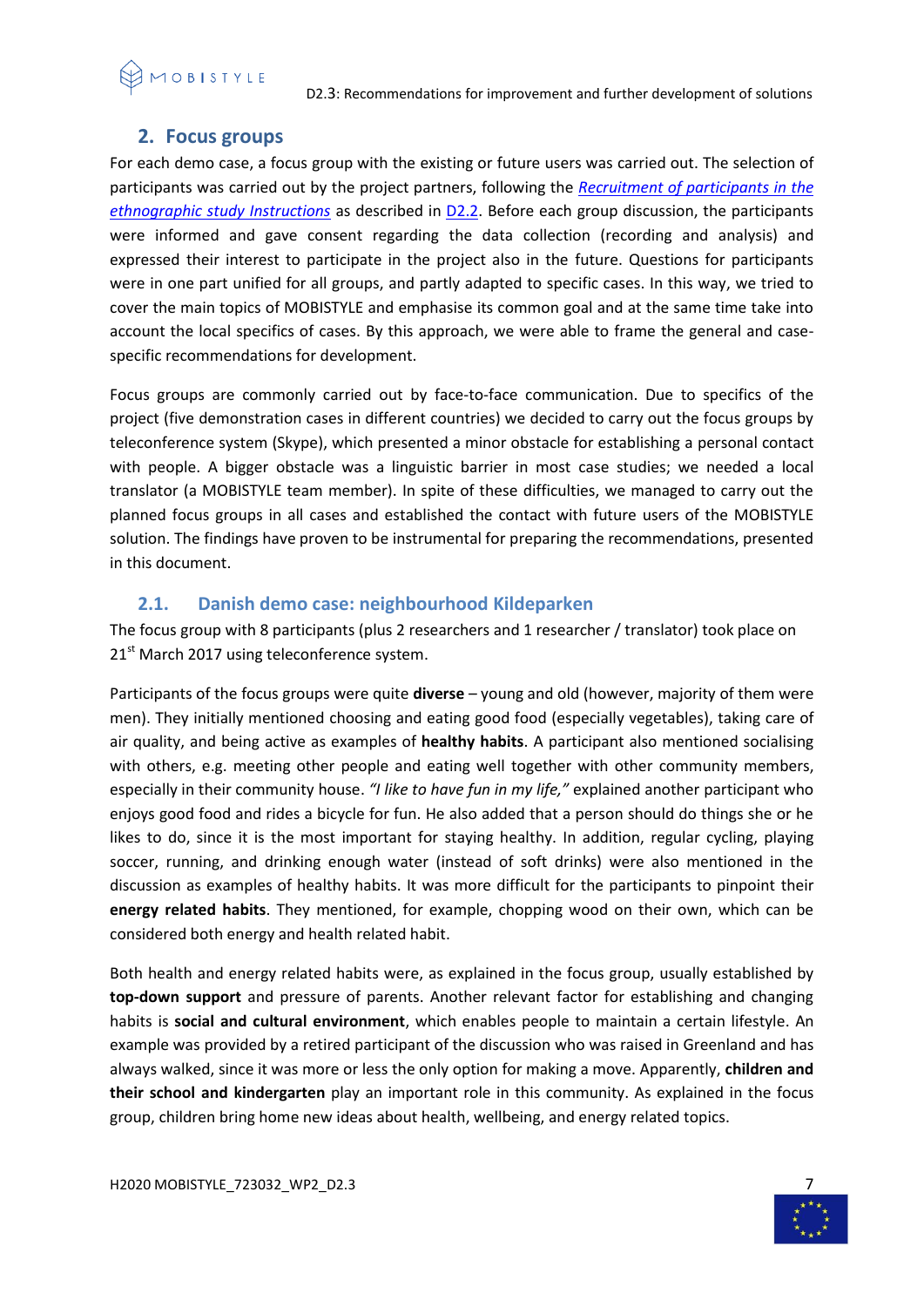Why and how do people change their habits? **Finances** seem to be an important motivating factor for reducing energy in this group. Interestingly, another relevant factor is **environmental consciousness**. A mid-aged participant emphasised: *"I have children and I have begun to think about foundations for the next generations."*

**Cultural diversity** seems to be a challenge for establishing common habits in this community. *"The Muslims often think that we put pork in everything, so they don't want to come to things we hold with the food,"* explained a participant in the focus group. There are some activities connected to cultural background, which seem to be odd to some locals living in community. For example, there are people originally coming from African countries who *"put carpets in front of their windows".* In their explanation, lack of ventilation causes humidity problems and makes damage to buildings.

**Technologies** used by participants of this case study are quite basic. Some of them use devices to measure their blood pressure. However, most of them have and use smartphones and some of them specified the Samsung's S Health app, which is used more for fun than as a serious motivation tool.

# **2.2. Polish demo case: smart city Wroclaw**

<span id="page-7-0"></span>The focus group with 6 participants (plus 2 researchers) took place on  $12<sup>th</sup>$  April 2017 via teleconference.

*"I spend most of my life at work and during a weekend I go to mountains,"* was the first answer to the question about **healthy habits** the participants have. Once more, health related habits were mentioned as being more relevant for participants and they were also mentioned more often in the discussion. Afterwards, other participants also stressed the relevance of physical activity. In addition, healthy diet was a relevant topic in the debate. People take care that their food is ecologically produced and that it includes a lot of vegetables.

It was more difficult for participants to pinpoint **energy related habits**. They initially mentioned switching off lights and then strayed away in the debate to renovating houses by insulation and multi-layered windows. Interestingly, they emphasised differences between age groups. In their words, elderly people keep their windows open, because *"they want to see more than on television"*. Mid-aged people spend most of time at work, while the young and old ones spend more time at home, which makes them more relevant for establishing and changing energy related habits at home.

In this group of users, **electricity bills** are a very important motivation factor for changing energy related habits. A problematic case are multi-family houses (e.g. blocks of flats) where in words of a female participant *"everyone does whatever they feel like"*. However, at the end of the year everyone gets really upset when they receive their electricity bills.

**Environmentally responsible behaviour** was also a relevant topic in this focus group. For example, a female participant who lives in a block of flats with her partner and two children explained she tried to motivate other people in the community to recycle waste more often. However, instead of accepting her suggestions, they started to see her as – in her own words – a *"crazy person"*. Explanation of her neighbours' is that *"it does not matter"* if people recycle waste or switch off lights

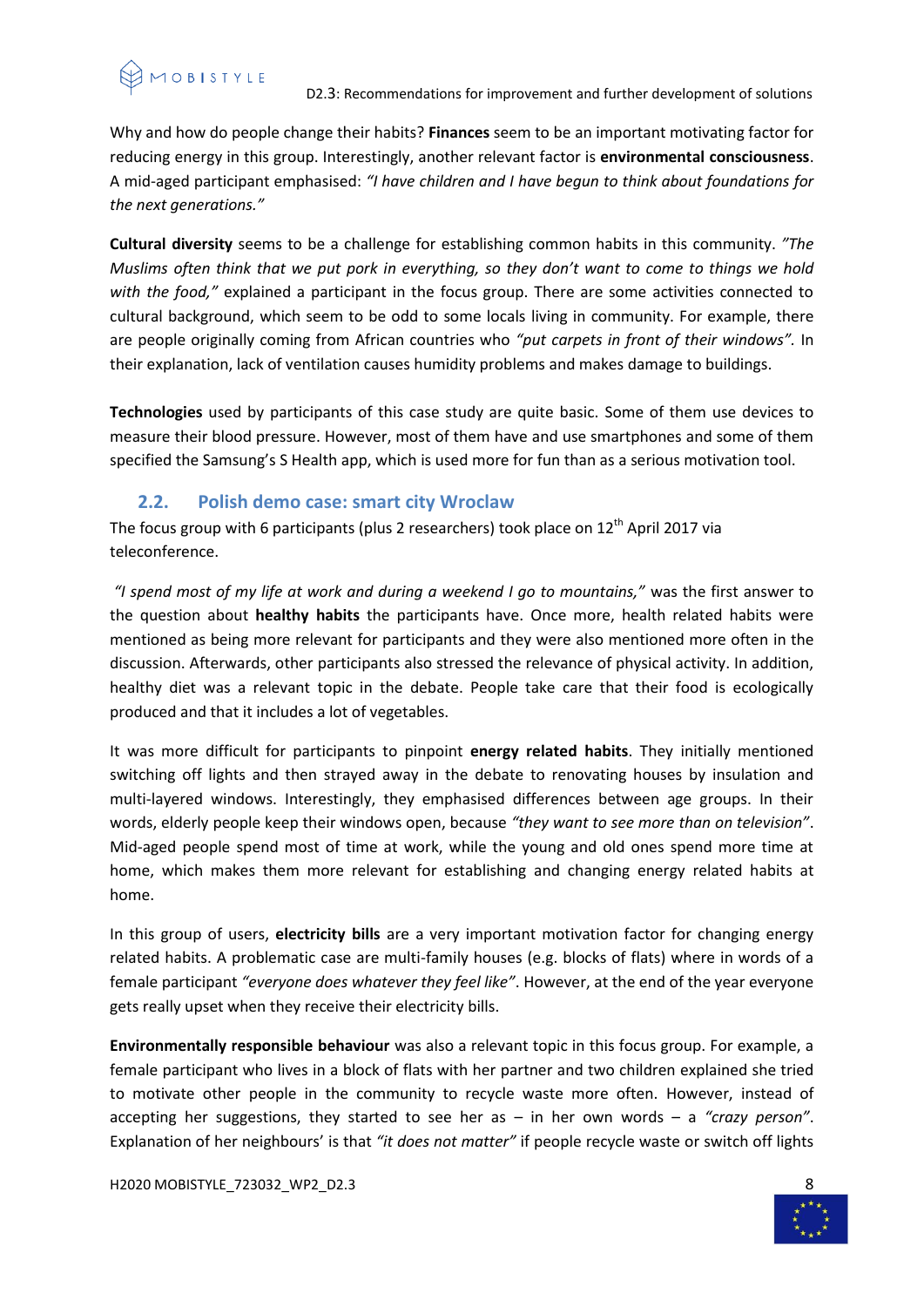

#### D2.3: Recommendations for improvement and further development of solutions

in corridors. Therefore, the mission should be to *"teach older people"*, she explained, since they have different habits which might be connected on one hand to the "tragedy of the commons" (*our comment*) and on the other to social and political system (socialism and communism) which emphasised collective goods and shared responsibility (*our comment*).

Since people in the focus group were closely connected to the project partner Tauron, they knew much more about sensors and **technologies for saving energy** and supporting energy related habits. They mentioned relevance of constant and immediate feedback, which motivates them to reduce energy bills. Technologies for supporting health related habits were less popular in this group. One participant uses a smart wristband for measuring physical activity – no other participant has this kind of device. However, Samsung's S Health app was once more mentioned as a useful tool for measuring physical activity. They even set their daily goal to 10,000 or 7,000 steps and try to follow it in their daily lives. The app motivates them to commute on foot between home and work and to use stairs instead of elevator in buildings.

**Comparison to others** is also an important motivation factor in this group. The participants mentioned they would like to regularly compare their activities to others, especially if there is a certain award after an achievement is accomplished (e.g. 10% salary raise, reduced electricity bill …) In addition, people are curious what the others are doing. They wish to improve **communication with others in their community** and share energy and health related tips. However, this community of "our" people should be of an appropriate size – not too big and not too small. A female participant explained that 15 apartments (approx. 60 people) is in her opinion a cognitive limit for keeping communication and establishing shared values.

In this group, **children** were mentioned to be an inhibiting factor in making change towards more sustainable and healthier lifestyle. It was explained by the participants it is difficult to change habits when you have small children due to their biorhythm.

An additional relevant comment was connected to desired technologies for promoting healthier and more sustainable lifestyle. A **refrigerator of the future**, for example, should know its contents and suggest which food and drinks would be most appropriate for users' dietary preferences. At the same time, the device would support health and energy related habits.

# **2.3. Slovenian demo case: university buildings**

<span id="page-8-0"></span>The focus group with 7 participants (plus 2 researchers) took place on 13<sup>th</sup> April 2017 in University of Ljubljana, Faculty of Chemistry and Chemical technology and Faculty of Computer and Informational Science (FKKT and FRI).

**Movement and food** were emphasised as the main factors of **healthy lifestyle**. In addition, biorhythm was also mentioned as an important aspect of healthy lifestyle. A computer expert mentioned in the discussion that he felt much better if he did not work during the night. Another aspect of health and wellbeing is a calm life without stress, which was confirmed by all participants. One of them said: *"Life can be interesting without that kind of stress that someone is above you all the time, telling you what you have to do".*

H2020 MOBISTYLE\_723032\_WP2\_D2.3 9

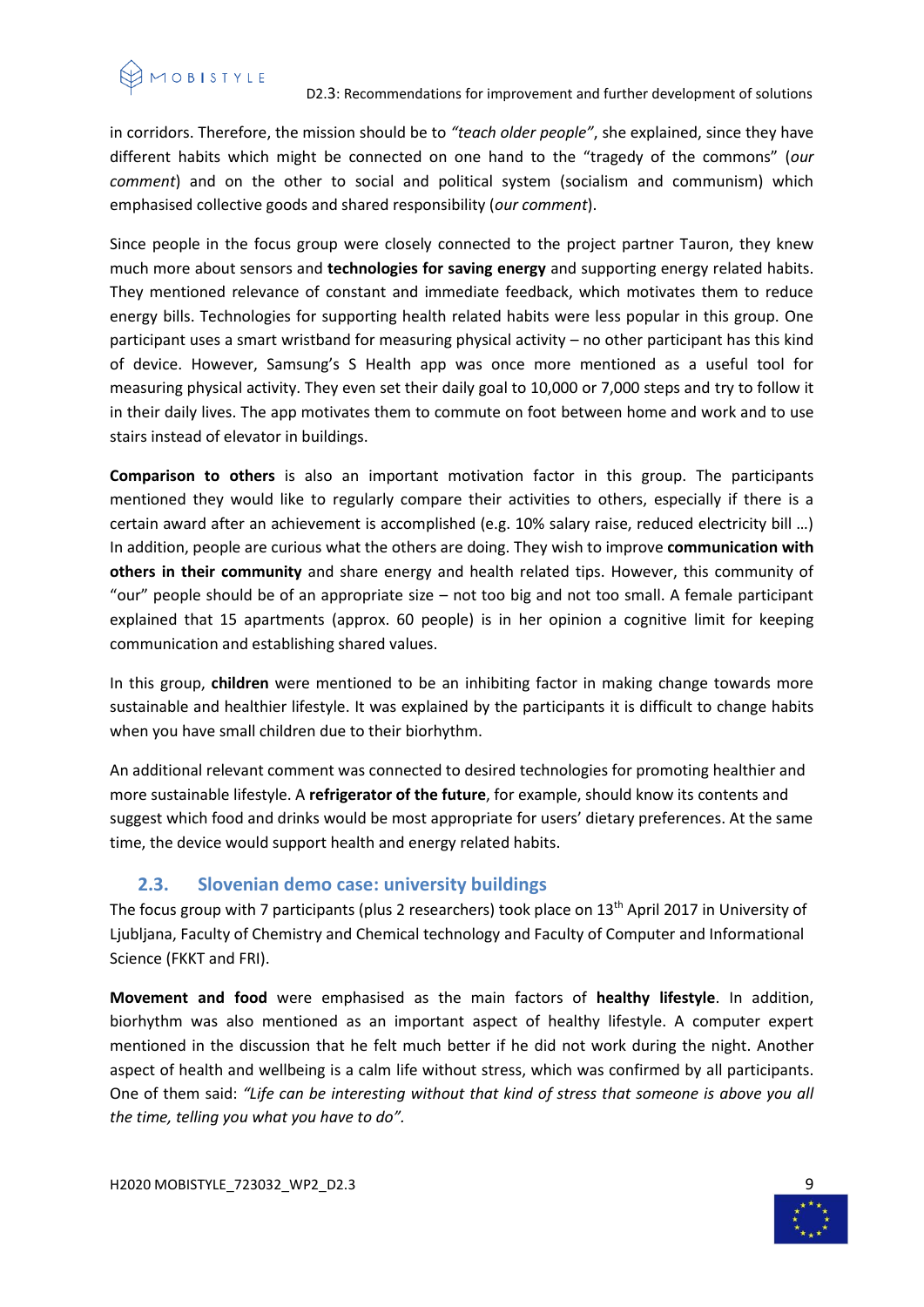

#### D2.3: Recommendations for improvement and further development of solutions

Defining **energy related habits** is again more difficult for the group. A participant mentions that *"synchronising transport"* is such a habit – it means that a person could use a bicycle instead of a car to catch a bus to work. The debate was focused a lot on washing and drying clothes. *"If we would wash by hands, we would definitely wash less,"* mentioned a female participant in the discussion. Another habit, which is self-evident for participants, is turning off lights. However, that habit disappeared by those who live in a student apartment with fixed costs where saving energy does not make much sense from economic point of view. Participants also mention non-economic motivation factors. One of them even said: *"I do it* (save electricity) *on principle, not because of money, since I know that one light doesn't mean anything."* At home, they pay four times as much for telecommunication than for electricity, and he still tries to motivate his children to reduce energy consumption – even by switching off lights if they don't need them. Some of them also take care to unplug devices while they are away or when a phone, for example, is fully charged. Interestingly, all participants of the focus group perceived electricity at home and work as energy and **didn't mention heating**.

**Motivating factors for changing energy related habits** are in this group quite diverse. However, the two main motivators are savings and environmental responsibility. What is especially interesting and relevant is that people keep their old habits when they move from an old building to new one. The participants kept many habits, including ventilating room and opening windows in offices, even is the new "smarter" building of FKKT and FRI. This was reported during the focus group and validated on building's SCADA-based control system.<sup>1</sup>

**Shared values and activities** are very important for changing health and energy related habits. The discussion shows that different agreements and pacts (e.g. to prevent swearing and support running or energy savings) could be important to change the way individuals behave.

Participants of this focus group find different **technologies** that try to influence their habits *"silly"* (the word was used by a participant). They understand different apps and wearables as a sort of a *"game"*, which does not make much sense in their lives. In addition, some of them say they don't need a device which tells them about their own bodily parameters, since they can listen to their own body. Some of participants actually bought smart watches and wristbands and stopped using them. Another relevant finding from this debate is that **different age groups require different motivators** – as they mentioned, health is not a relevant motivator for young ones, while environment might be more important for them than for older people.

 $\overline{a}$ 



 $<sup>1</sup>$  All windows have sensors and ventilation regimes for each laboratory are recorded. In the old building, if</sup> there was a need for additional ventilation, they opened all windows. In the new one, this is not necessary; in fact it is even harmful, due to mechanical ventilation and the need for maintaining necessary pressure differences.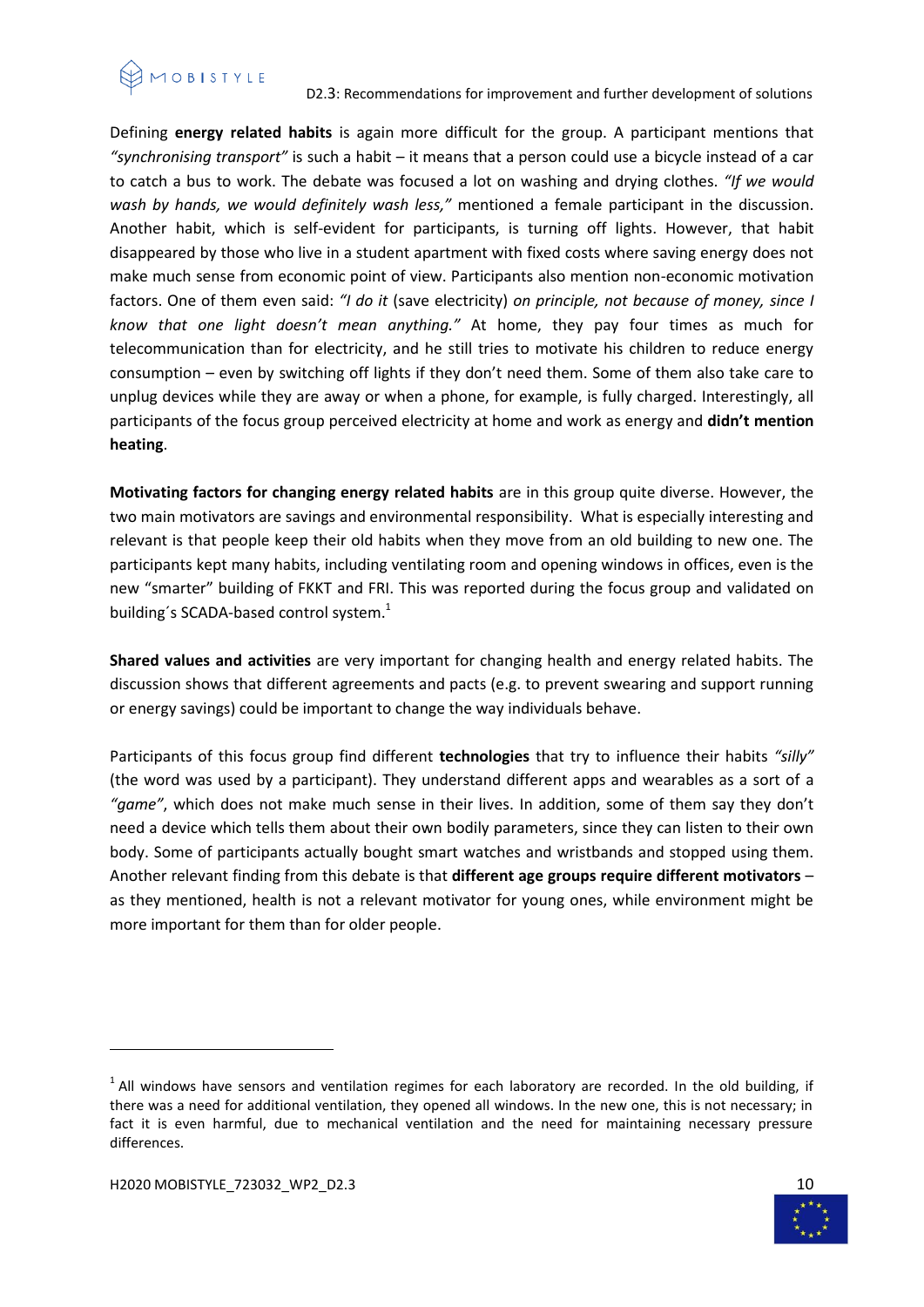# <span id="page-10-0"></span>**2.4. Italian demo case: a hotel**

The focus group with 6 participants (plus 2 researchers) took place on  $31<sup>st</sup>$  May 2017 via teleconference.

Eating good food and drinking wine were mentioned by the Italian focus group as **healthy habits**. In addition, the group of six women who joined the discussion, mentioned sport activities as an important habit which keeps them healthy. In this category they mentioned 30-minute daily workouts and going to work by bicycle instead of using a car. An interesting habit, mentioned in this part of the discussion, is also *"not working"*, i.e. relaxing and enjoying leisure time.

In a part on **energy related habits**, switching off lights was again the first association of the group members. In addition, they mentioned saving water and energy when using a dishwasher, for example setting it correctly when it is only half-full. Recycling paper, collecting waste, and using stairs instead of elevator were other habits which could save energy – according to the discussants. One participant emphasised that she uses stairs instead of elevator because of health aspects and not because of energy savings. Paying attention to **air-conditioning and heating** was also mentioned in this part of the debate – especially in relation to hotel guests. As it was explained, the temperature in rooms is set to a fixed temperature and the guest have a possibility only to change it in range of 3 degrees which makes problems and misunderstandings. A participant suggested that providing **written suggestions and explanations** in the rooms might be an effective way for promoting reduced energy consumption – in addition to existing "save the planet" signs.

**Influencing habits of the hotel guests** was another big topic of the discussion. Simple nontechnological means (for example flyers) had proven to be efficient tools; however, the participants believe that they should be strategically placed, e.g. close or even on the AC remote control. An interactive IT solution which would communicate with the guest would be another important possibility to influence the people. As it was explained in the debate, **all guests are not the same** – their cultural background often dictates and defines their habits. Foreigners (non-Italians), for example, don't want their rooms to be constantly cleaned. In addition, many of them set the AC to lower temperatures, while the Italians just set it to "dry". Manager of the hotel gave an example of guests who complained about room temperatures and try to set it below 20 degrees, but could not do it, since the temperatures are pre-set. In addition to room temperatures, WiFi is another technology which the guests complain about the most. Participants of the debate do not use many **technologies and devices for changing and supporting their habits**. One of them uses a smartphone app (Runtastic) and another app for skiing. They also mentioned the reason for avoiding the technologies: an additional and unnecessary cognitive overload.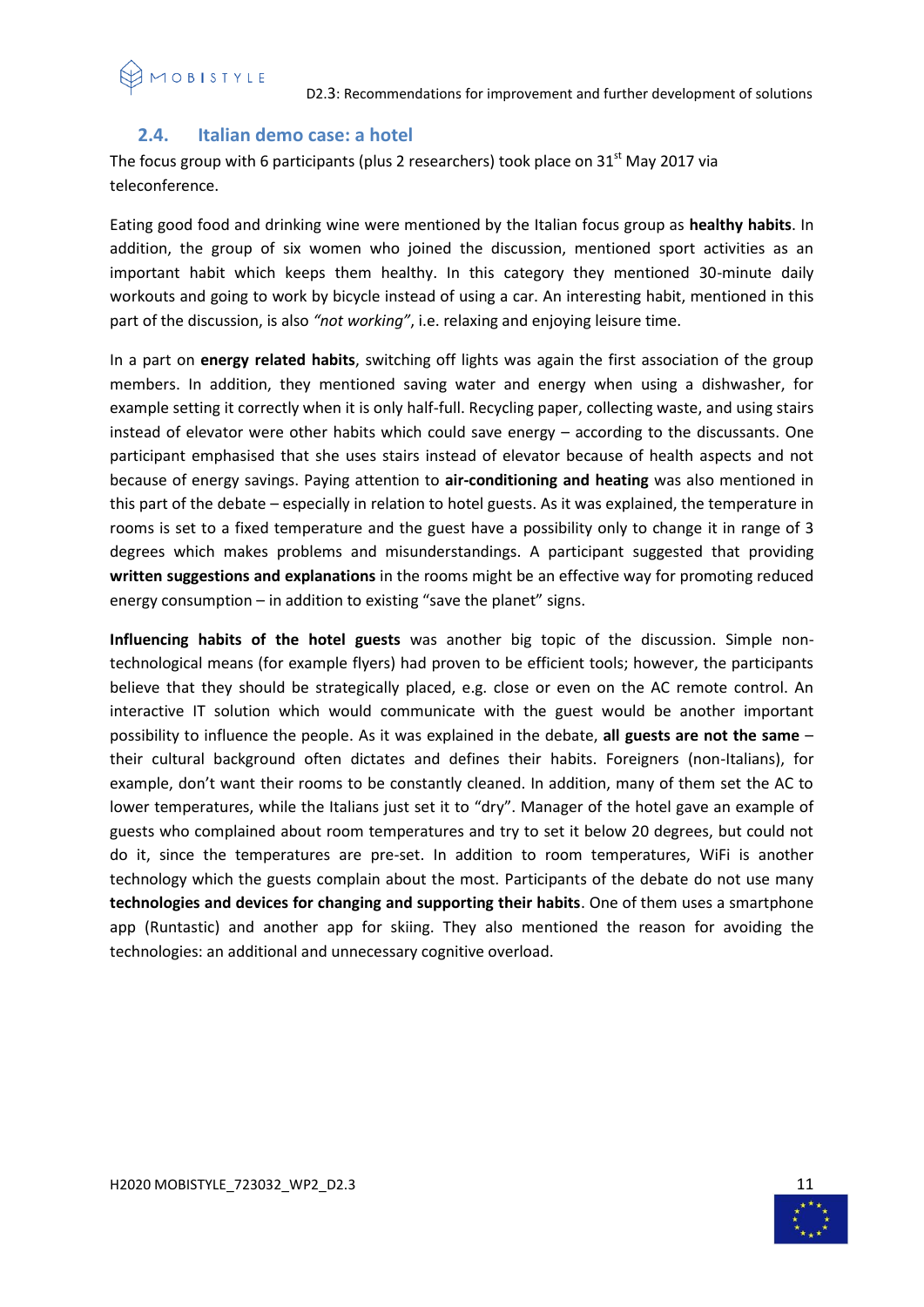# **2.5. Dutch demo case: a medical centre**

The focus group with 9 participants (plus 2 researchers) took place on  $27<sup>th</sup>$  June 2017 via teleconference.

*"Exercise, eat well, and sleep well,"* was the first reply to a question on **healthy habits** in the group. The participants also mentioned the relevance of balance between work and leisure. The balance can be achieved, as a female participant explained, by gardening and chatting to other people in the community. Regularly cycling to and from work is another approach, which makes people in the group feel good. However, this activity depends on the distance between home and work – if they should cycle more than half an hour to work, they use other means of transport instead. The participants also try to be more physically active at their workplace and sit less, which is apparently a bit easier for medical staff, e.g. physiotherapists, who don't sit as much as other workers and don't spend so much time in their offices. Another element of health, which is relevant in the medical community, is **having a proper sleep and rest** instead of just "power naps" during a tight schedule.

**Energy related habits** were again more difficult to pinpoint. A participant mentioned that using sunlight instead of lights is a habit, which is beneficial to save energy and improve health. The discussion then lead to overcoming depression of patients by using daylight and artificial lights (photo-therapy). Saving money was again a relevant motivation factor for establishing **energy related habits**. Parents who instructed their children to switch off the lights often supported these habits. (A participant commented that he listened to the parents and switched off the lights, since he liked to play with buttons / switches.) Peer pressure was an important motivator for establishing **health related habits.** A female participant stressed that the social media is a big pressure for her, since people show their bodies on photos and brag about their fitness, which made her want to appear like that in "public". Another male participant explained he was motivated by his son who constantly wanted to play football.

A debate about **technologies supporting their habits** was quite interesting and relevant for the project. A male participant mentioned that he regularly uses a scale for checking his weight. He motivates himself by watching online videos and DVDs with fitness trainings. However, the participants **didn't use smart watches or wearables**. However, they use these devices (Fitbit) for monitoring activities during physiotherapy. All participants in the group have a **smartphone** and most of them (6) have a health and fitness app on their phones (Runtastic, Runkeeper). In addition, they also mentioned a HelloFresh app that is used to support healthy food delivery and eating. A **smart refrigerator** which would support health related habits sounds interesting to the participants; however, they would prefer to get advice from actual people. A **technology by itself is not a good motivator** – it has to be linked with self-discipline and the habit should be supported by other people.

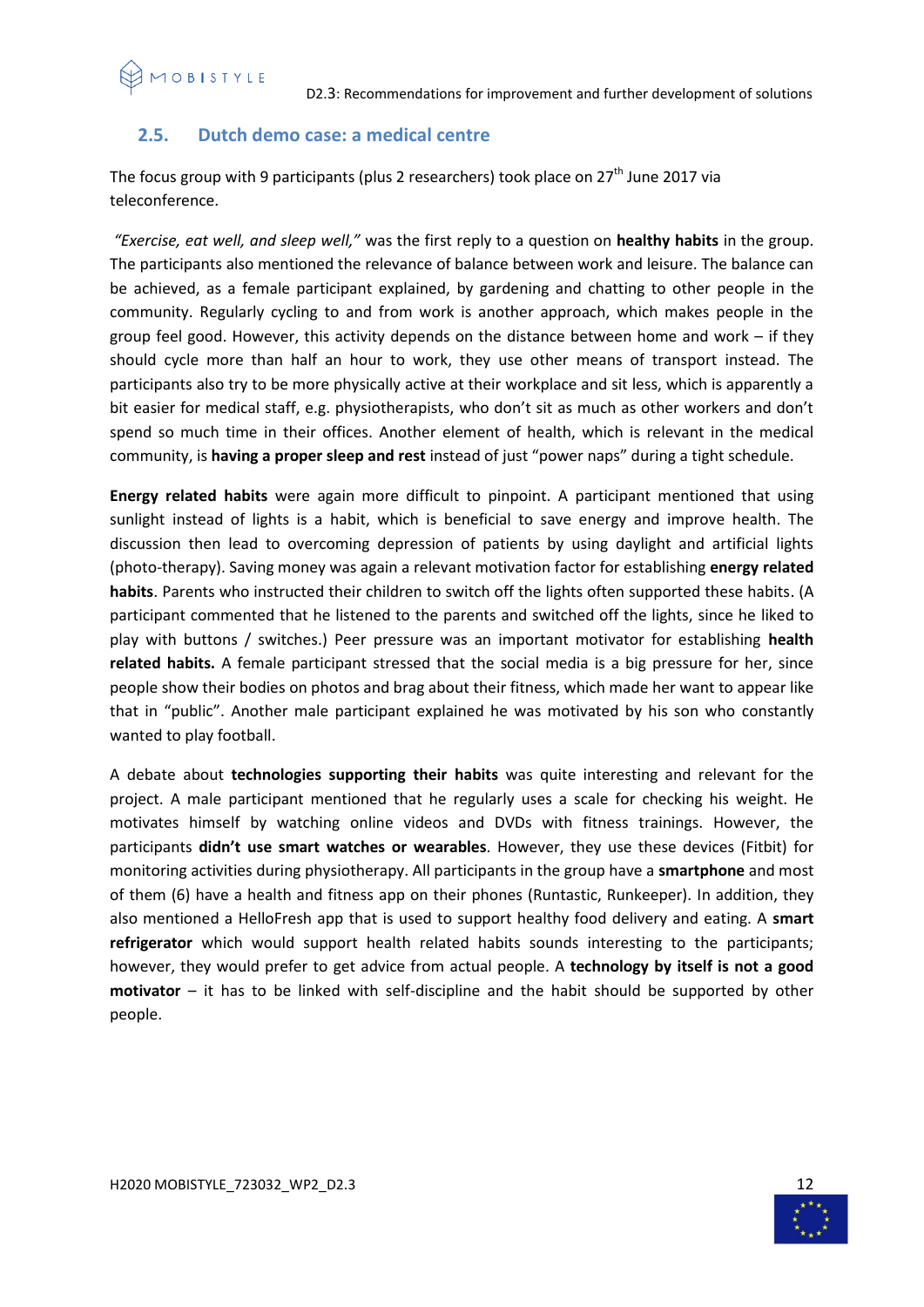# <span id="page-12-0"></span>**3. Main findings from the previous studies**

In the frame of this project and work package, several research activities were carried out prior to the focus groups. Most of the previous findings are described in D 2.2. and we present here only the key findings from each approach. Pilot ethnographic studies were made at the University of Ljubljana building (focus group) and additional two workshops, both carried out in the UK: the first one at University College London (UCL) and the second at Durham University's International Women's Group. We collected additional information about the users with an online questionnaire and with an experiment in MOBISTYLE project team where we created "personas".

# **3.1. Preliminary focus group at University of Ljubljana**

<span id="page-12-1"></span>18<sup>th</sup> January 2017 at University of Ljubljana, Faculty of Arts, Slovenia. Participants: students, teacher, technical staff (5 participants).

# **Key findings:**

- Energy efficient behaviour is habituated and often transferred from generation to generation  $($ "mentorship" principle – parents, teachers, older colleagues, etc.).
- Negative motivation: not simply making activities pleasant (gamification principle), but also making an activity unpleasant (e.g. using an elevator).

# **3.2. Workshop at UCL**

<span id="page-12-2"></span>8<sup>th</sup> February 2017 at University College London, UK. 12 participants in total, students (bachelor, master and PhD) from the Anthropology Department of UCL. The participants' age ranged between 20-30 years, varied socio-cultural backgrounds (coming from different countries). A detailed analysis is available [here.](https://www.mobistyle-project.org/Shared%20Documents/06%20WP2%20Mapping%20of%20communication%20needs%20and%20approaches/01%20Working%20documents/T2.2.%20Support%20documents/Workshop%20UCL%2017-2-8%20ANALYSIS.docx)

# **Key findings:**

- "Appified" lifestyle (students use smartphone apps for tracking health related habits).
- Sport-related habits are more likely to be supported by some kind of technology (mainly apps).
- Sleep and nutrition are the categories oh habits where the participants might not use a tech support but were open on using in the future.
- Smartphones used as assistants for supporting existing habits (e.g. meditation, keeping in touch with family, supporting sport-related activities).
- Wearables are not very popular in the focus group.
- The most frequent barrier that the participants face is related to lack of time or scheduling issues. The great majority used some kind of tech support to battle these issues (mainly apps).
- Mental-related barriers (e.g. anxiety, forgetfulness, stress, laziness) were also frequently supported by technology (e.g. wearables, apps).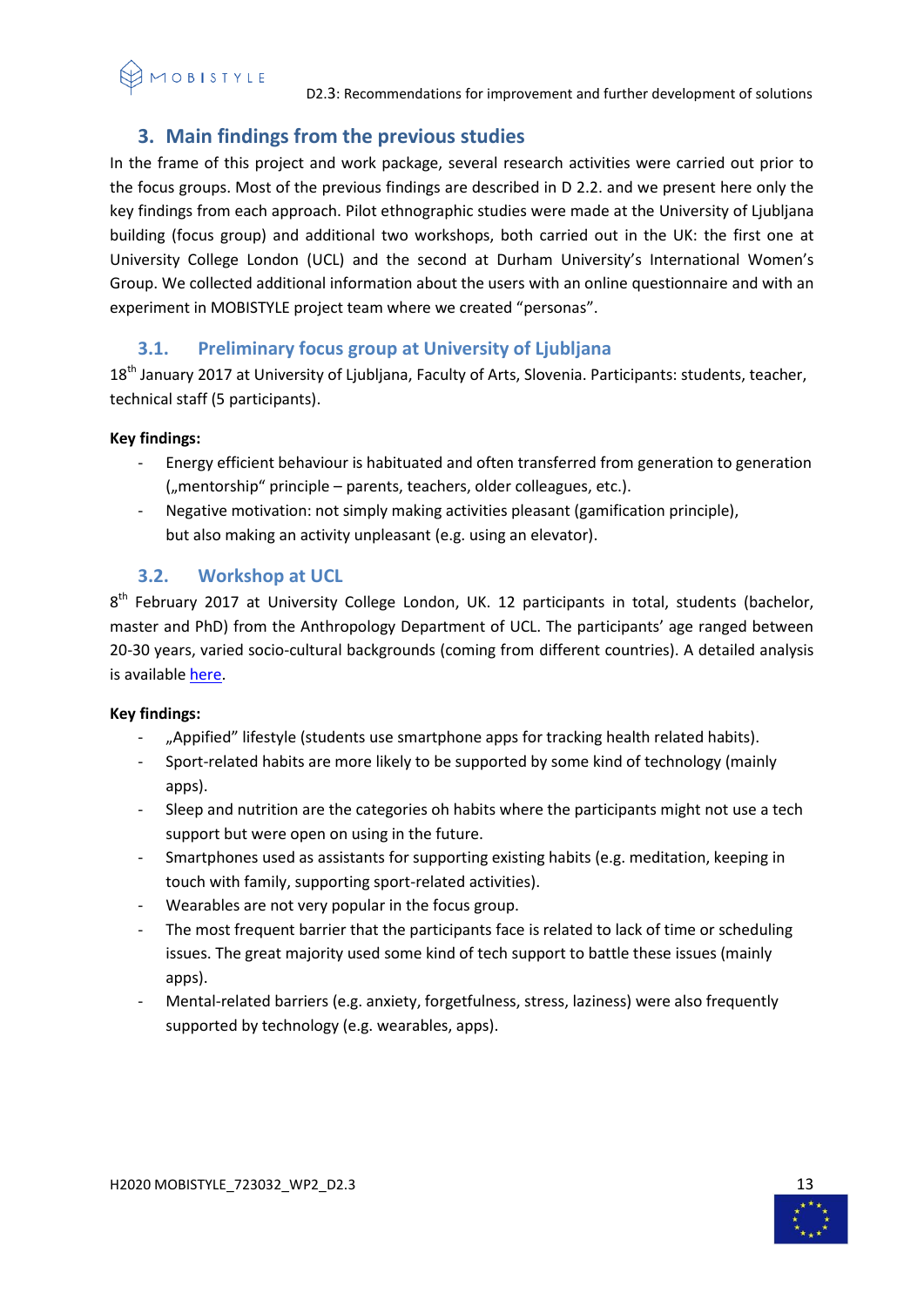# **3.3. Workshop at Durham University's International Women's Group (IWG**

<span id="page-13-0"></span>Participants: a group of women with various socio-cultural backgrounds, i.e. coming from China, U.S., Sri Lanka, Australia, Czech Republic, Jordan, U.K, etc. (12 participants).

# **Key findings:**

- IT solutions for supporting health and energy related habits are used much less than in the first workshop (UCL),
- health is an important factor for changing practices and behaviour (more than energy),
- existing habits, related both to health and energy use, are culture-specific ("brought" from original places where participants lived before moving to the UK),
- health and energy related habits are often connected to family lifestyle and not only to individuals (e.g. cooking, daily walks in nature, cycling),
- needs and expectations of participants are also often connected to improving their time management.

The workshops in Slovenia and the UK demonstrated that people perceive several other practices – in addition to sport – as being healthy, for example eating healthier, letting fresh air in rooms, and having an afternoon stroll with their family members.

# <span id="page-13-1"></span>**3.4. Online questionnaire**

We used an online questionnaire to collect additional information about people who are in the focus of our study, i.e. the people who were later involved in focus groups and who would test the new solution in later phases of the project. We prepared a short online survey and distributed it among 31 identified participants in five case studies of the project. In this way we wanted to find out more about their attitude towards healthy, energy, comfort and technologies, before we talk to them in focus groups and interviews.

# <span id="page-13-2"></span>**Informed consent**

In all studies (group and individual), the informed consent as described in [Report on Ethics](https://www.mobistyle-project.org/Shared%20Documents/12%20WP8%20Ethics%20in%20MOBISTYLE/02%20Deliverables/MOBISTYLE_D8.1_revised%20version.docx) was obtained. It was included in emails (text and [attachment\)](https://www.mobistyle-project.org/Shared%20Documents/06%20WP2%20Mapping%20of%20communication%20needs%20and%20approaches/01%20Working%20documents/T2.2.%20Support%20documents/MOBISTYLE_Informed%20consent%2017-1-31.docx) send as blind copies to the identified participants. Also in future informed consents will be devised each time when MOBISTYLE will interact with the users and will aim to gather any personal information from them.

# <span id="page-13-3"></span>**Results of the online questionnaire inputs**

Almost half (14/31) participants live in residential apartments and another 6 in multi-family buildings. Only 1 person responded to be living alone, 7 responded to be living with another person (5 NL and 2 DK case) and 12 reported to be living in a household with 4 or 5 people (7 SI<sup>2</sup>, 2 DK and PL and 1 NL).

**.** 



<sup>&</sup>lt;sup>2</sup> Mostly students.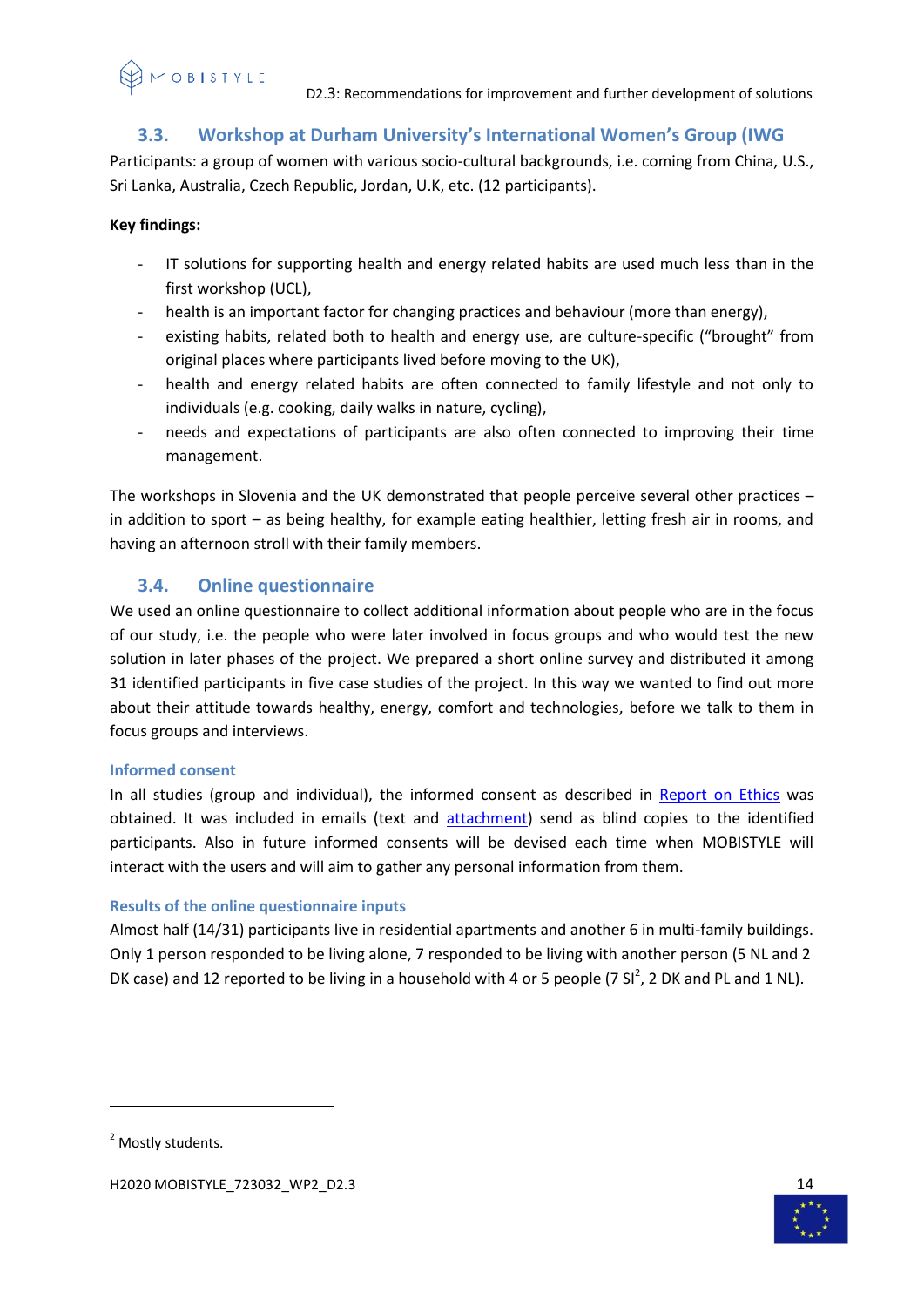

# *Energy management*

12/31 respondents manage energy consumption at home. It was explicitly stated that energy management at home is done by male household member in 14 and by female in 7 cases out of 31. 12/31 respondents do not know who manages the (daily and financial) energy consumption at work or in their institution. A majority (9/12) of **people who manage energy at home feel neutral** there; however, they do not feel so at work (2/12).

# *Wellbeing and fitness*

From this answer we found out that **almost all the responders are physically active** at least weekly (29/31), 13/31 even daily (Figure 1).

How often do you practice sports or you are physically active?



*Figure 1: Shares of physical activity frequency (n=31)*

# *Thermal comfort*

A majority (20/31) often feel neutral. **Colder (-) 3 feel 4 participants from NL and PL case** (each) and only 1 from each other case (SI, DK, IT). **Warmer (+)<sup>4</sup> feel 5 people from SI** case and 1 from Pl and NL case.

A majority (18/29) feel neutral at home. 23/29 feel neutral if taking in to account also slightly warm and cold. 2 responded, that they feel cold at home (PL) and additional 3 slightly cool (2xNL, 1x PL). Similar to 4 feeling warm and 2 slightly warm. **4/6 people feeling warmer (+) are from SI**.

# *Wearables*

A **wristband** for supporting health related habits (sport, recreation, walking, hearth-rate, etc.) is used only by 4 participants (TomTom Go 2 cardio, Polar with heart-rate monitor, I-phone and Xiaomi Mi Band 2 with heart-rate monitor): 3 from NL case and 1 form PL. A **smartwatch** is used by 4 respondents (TomTom go 2 cardio with heart-rate monitor, Withings Activite, U8 with heart-rate monitor and MISFIT): NL, SI and IT case.

# *Smartphone apps*

 $\overline{a}$ 

**Smartphone apps** are more commonly used: 15 respondents reported to be using apps and mobile phones in their daily life.



<sup>&</sup>lt;sup>3</sup> -3 Cold, -2 Cool, -1 Slightly cool

 $4$  +1 Slightly warm, +2 Warm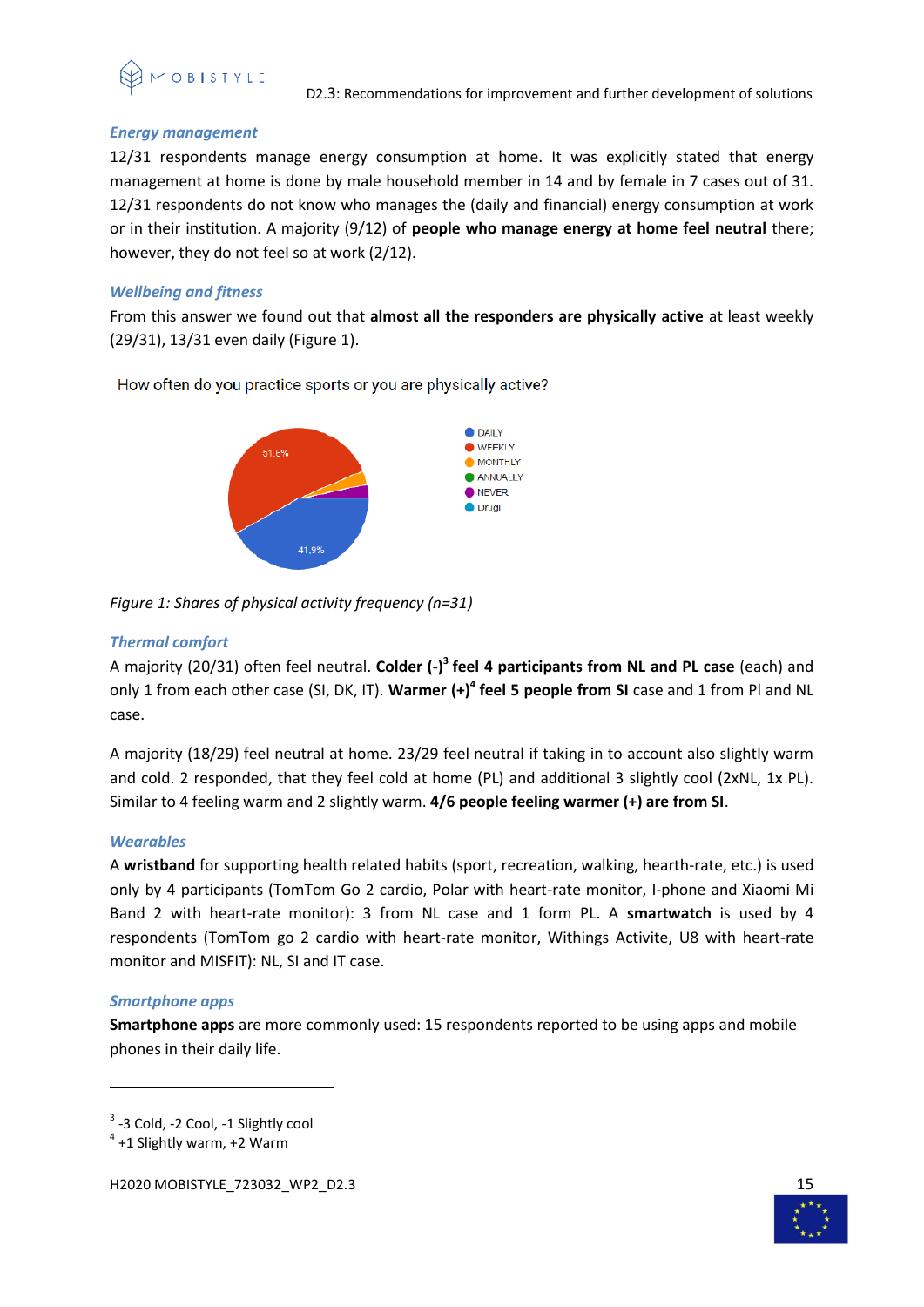# 1 O B I S T Y L E

# **3.5. Creating personas**

<span id="page-15-0"></span>Personas are fictional characters which are created to represent the different user types that might use a certain product or service and represent one of the initial layers of information that results in recommendations for developer in this report. Creation of personas was used with the goal of informing the project team about the people-centred approach and bringing common understanding to the project consortium and making the team familiar with the user. These were starting point for user cantered solutions development.

The process of creating personas is described in D 2.2. The personas (for examples see Figure 2) were created on a MOBISTYLE workshop that took place on  $14<sup>th</sup>$  and  $15<sup>th</sup>$  February 2017 in Amsterdam and are presented in *Table 3: identified user type by the different methods.*



*Figure 2: Visual representation of various personas created in the workshop*

# <span id="page-15-1"></span>**Key findings**

Almost all health-related habits, described in "personas", are connected to **sport activities**, e.g. running, walking, etc. Only two put on top of their priority list the **healthy and home-made food**. Some of them, especially elderly people, do not use apps and rely instead on conventional media. **Smartphones and wristbands** seem to be the most relevant technologies for supporting health, while the **thermostat** remains the main technology for managing energy at home. According to "personas", women are more likely to use calorie counters – **losing weight** seems to be an important motivation factor for influencing their habits and practices. The biographies, characteristics and traits of the "personas", constructed at the workshop, were **rarely defined in relation with others**, e.g. how do other people interact with them and perceive them; the "personas" were also depicted as single, "atomistic" social units. In fact, however, people constitute their social identity – and also habits and practices – in connection and relation to others.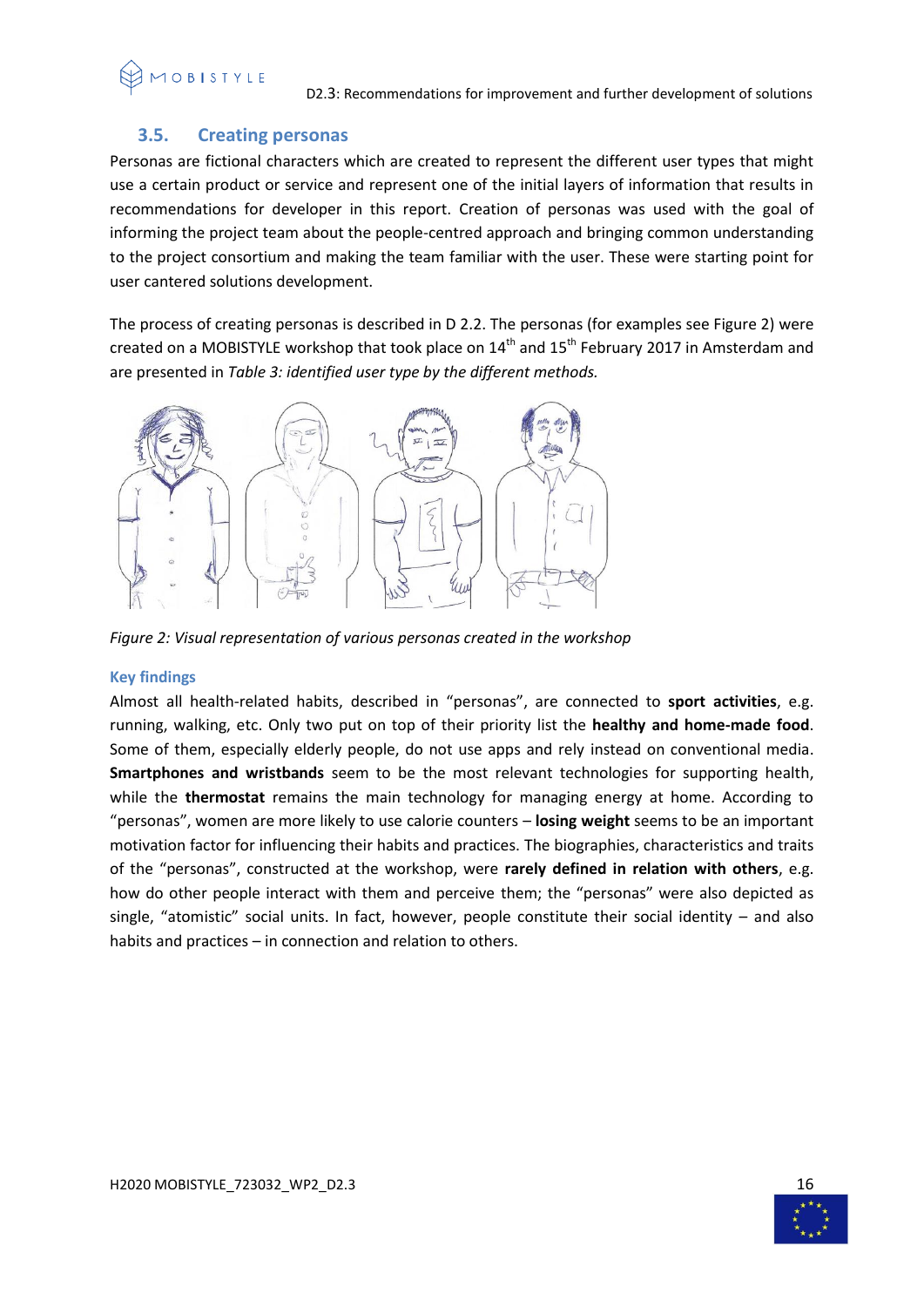

| WP3 data collection <sup>5</sup> | Case study                    | <b>Personas created</b>       | <b>Focus groups participants</b>                 |  |  |
|----------------------------------|-------------------------------|-------------------------------|--------------------------------------------------|--|--|
|                                  | participants <sup>6</sup>     |                               |                                                  |  |  |
| Slovenian case                   |                               |                               |                                                  |  |  |
| students                         | Student 4x                    | A student of the university   | Student 2x                                       |  |  |
| technical staff                  | Head of group, engineer       | A member of the technical     | Maintenance                                      |  |  |
|                                  |                               | staff                         | Safety                                           |  |  |
|                                  |                               |                               | Care taker                                       |  |  |
| teaching staff                   | researcher                    |                               | Professor                                        |  |  |
|                                  |                               |                               | Teaching assistant                               |  |  |
| administration                   | head of department            |                               |                                                  |  |  |
|                                  |                               | Dutch case                    |                                                  |  |  |
| physicians                       | Physician, PhD                | Physician                     |                                                  |  |  |
|                                  |                               |                               |                                                  |  |  |
| nurses                           |                               | <b>Nurse</b>                  | <b>Nurse</b>                                     |  |  |
|                                  | Coordinator coach sport       |                               | occupational therapist                           |  |  |
|                                  | and research                  |                               | personal healthcare assistant<br>physiotherapist |  |  |
|                                  | Family coach in pedagogic     |                               |                                                  |  |  |
| managers                         | Care coordinator              | <b>Building manager</b>       |                                                  |  |  |
|                                  |                               |                               |                                                  |  |  |
| cleaners                         |                               | Cleaner                       | housekeeping employee                            |  |  |
|                                  |                               |                               |                                                  |  |  |
| Patients                         |                               | Patient                       | Patient                                          |  |  |
|                                  |                               |                               |                                                  |  |  |
|                                  | Researcher                    |                               |                                                  |  |  |
|                                  | "Onderzoeker"                 |                               | HR officer                                       |  |  |
|                                  | PhD candidate                 |                               |                                                  |  |  |
|                                  |                               | <b>Italian case</b>           |                                                  |  |  |
| guests<br>staff members          | Guest                         | Long term guest               |                                                  |  |  |
|                                  | Cleaning lady<br>Reception 2x | Cleaning staff                | Cleaning staff<br>Reception 2x                   |  |  |
|                                  | Manager                       | Manager                       | Manager                                          |  |  |
| managers                         |                               | Polish case                   |                                                  |  |  |
| residents                        | Specialist                    | 20-30 years old               | Apartment 3 persons (small                       |  |  |
|                                  |                               |                               | child)                                           |  |  |
|                                  |                               |                               | Detached house 4 people (2                       |  |  |
|                                  |                               |                               | elders)                                          |  |  |
|                                  | Project Manager               | 30-40 years old no children   | Bloc of flats 3 persons (small                   |  |  |
|                                  |                               |                               | child) 2x                                        |  |  |
|                                  |                               |                               | Individual house 4 people, 2                     |  |  |
|                                  |                               |                               | small children                                   |  |  |
|                                  | student + trainee             | 30-40 years old with children |                                                  |  |  |
|                                  | Student                       | $40 + \gamma$ ears old        |                                                  |  |  |
|                                  | Engineering specialist        |                               |                                                  |  |  |
|                                  | R&D Expert                    |                               |                                                  |  |  |
|                                  |                               |                               |                                                  |  |  |

# *Table 1: Identified user type by the different methods*

 $<sup>6</sup>$  Own definition in the questionnaire.</sup>

**.** 

H2020 MOBISTYLE\_723032\_WP2\_D2.3 17



 $<sup>5</sup>$  WP3 data obtained from "[Case studies definition](https://www.mobistyle-project.org/Shared%20Documents/03%20Consortium,%20stakeholders%20and%20meetings/04%20Technical%20meetings/01%201WS_Amsterdam%20Feb%202017/03%20Demo%20cases%20information/MOBISTYLE_WP3_case%20study%20definition.pptx)" WP3 online on 1 $^{\rm st}$  February 2017.</sup>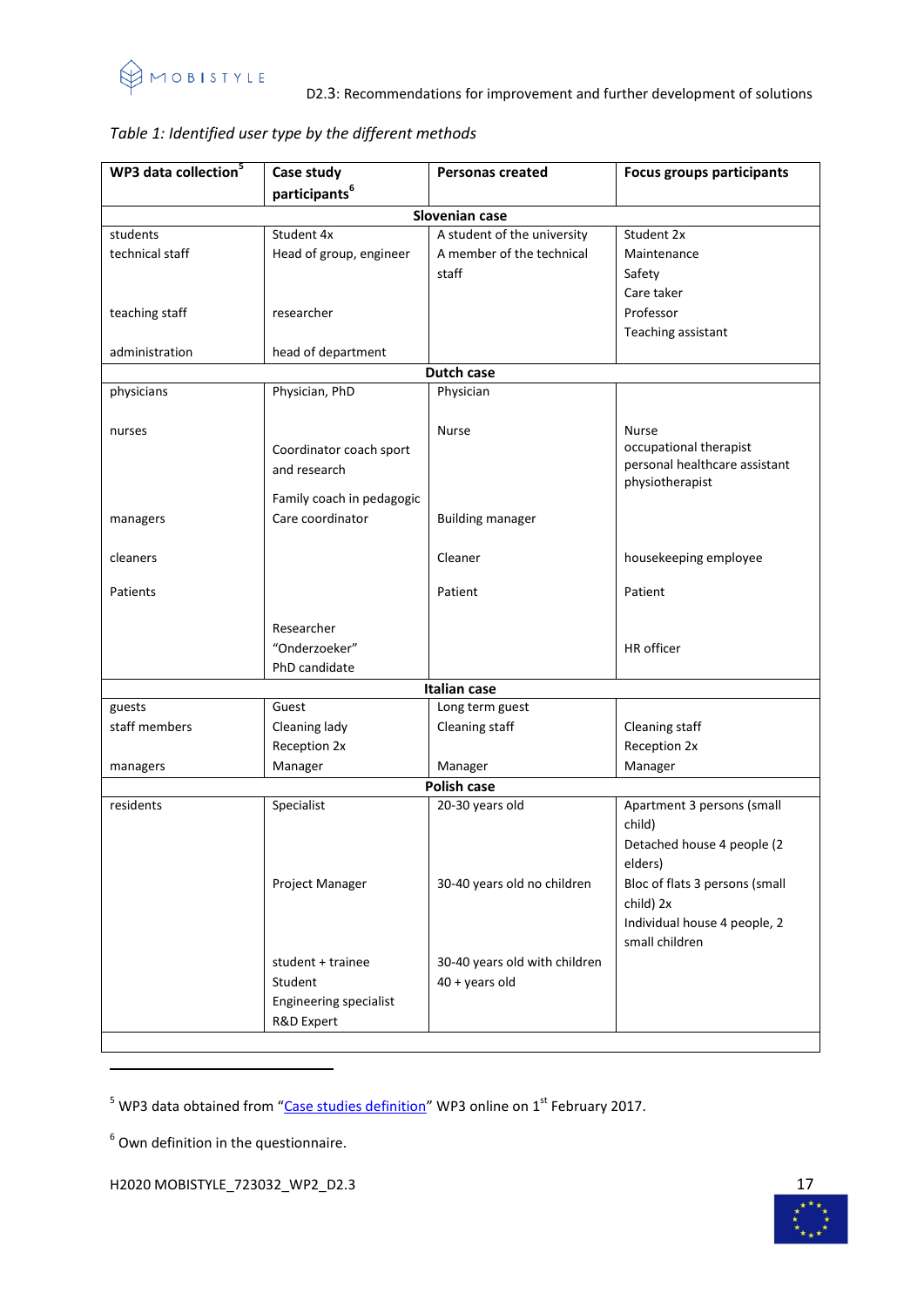

 $\overline{1}$ 

# D2.3: Recommendations for improvement and further development of solutions

| Denmark case |                   |                             |                          |  |
|--------------|-------------------|-----------------------------|--------------------------|--|
| residents    | pensioner         | Old retired couple          | Retired couple           |  |
|              | Taxi driver       | Single mother with children | Retired                  |  |
|              | Unemployed        | Student                     | Caretaker and their boss |  |
|              | Student / company | Young male professional     | Housing developer 2x     |  |
|              | owner             |                             |                          |  |



 $\overline{\phantom{a}}$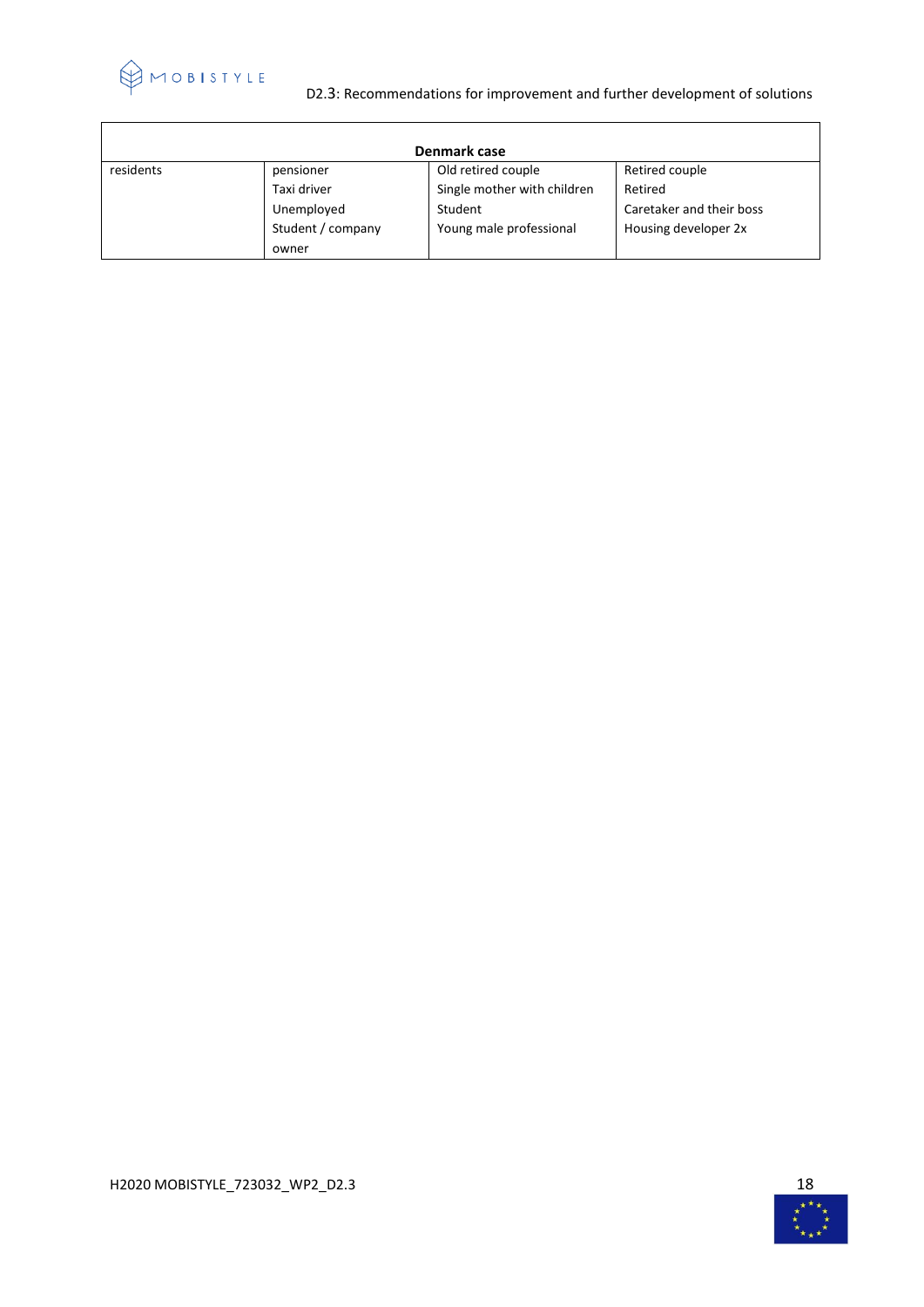D2.3: Recommendations for improvement and further development of solutions

# <span id="page-18-0"></span>**4. Recommendations for developers**

Analysis of questionnaires, focus groups, workshops, creation of personas, and other people-centred approaches, carried out in the frame of MOBISTYLE project (findings published in previous deliverable D 2.2 and in this deliverable D 2.3), has revealed some relevant and unexpected findings which we will be able to use in development procedures. The first and the most important finding is that the potential users of MOBISTYLE solutions are in their daily lives **most focused on health and wellbeing and they put energy related activities on a less prominent position**. Health and wellbeing is in their opinion a much broader category than just physical activity. For example, they emphasise food, cooking, having fun and sleeping as important elements of a healthy lifestyle. Habits and longlasting practices, such as we intend to support in the MOBISTYLE project, are formed in communities, neighbourhoods and circles of friends through peer pressure in offline and online social networks, and in families and educational institutions by "top-down" supervision and control. Therefore, we should stress the **collective and collaborative factors** when developing a new solution and make a move from influencing, changing and improving individuals' behaviour.

The recommendation for MOBISTYLE solution development are provided below, where each recommendation has a cross references to justify it. The known technical and user-based limitations were taken into account as much as possible. However, before the development process begins, they need to be distilled and upgraded with the rest of development team, including energy and health experts.

The recommendations are divided into two sections: general and case-specific. In the first part, we provide recommendations for development of technologies, which can be applied in all cases (Figure 3). In the second part, we provide recommendations for adapting the general solution to different MOBISTYLE cases and we take into account requirements, needs and specifics of people living and working in different settings, locations, buildings, and socio-cultural environments.



*Figure 3: Visualisation of general recommendations* 

H2020 MOBISTYLE\_723032\_WP2\_D2.3 19

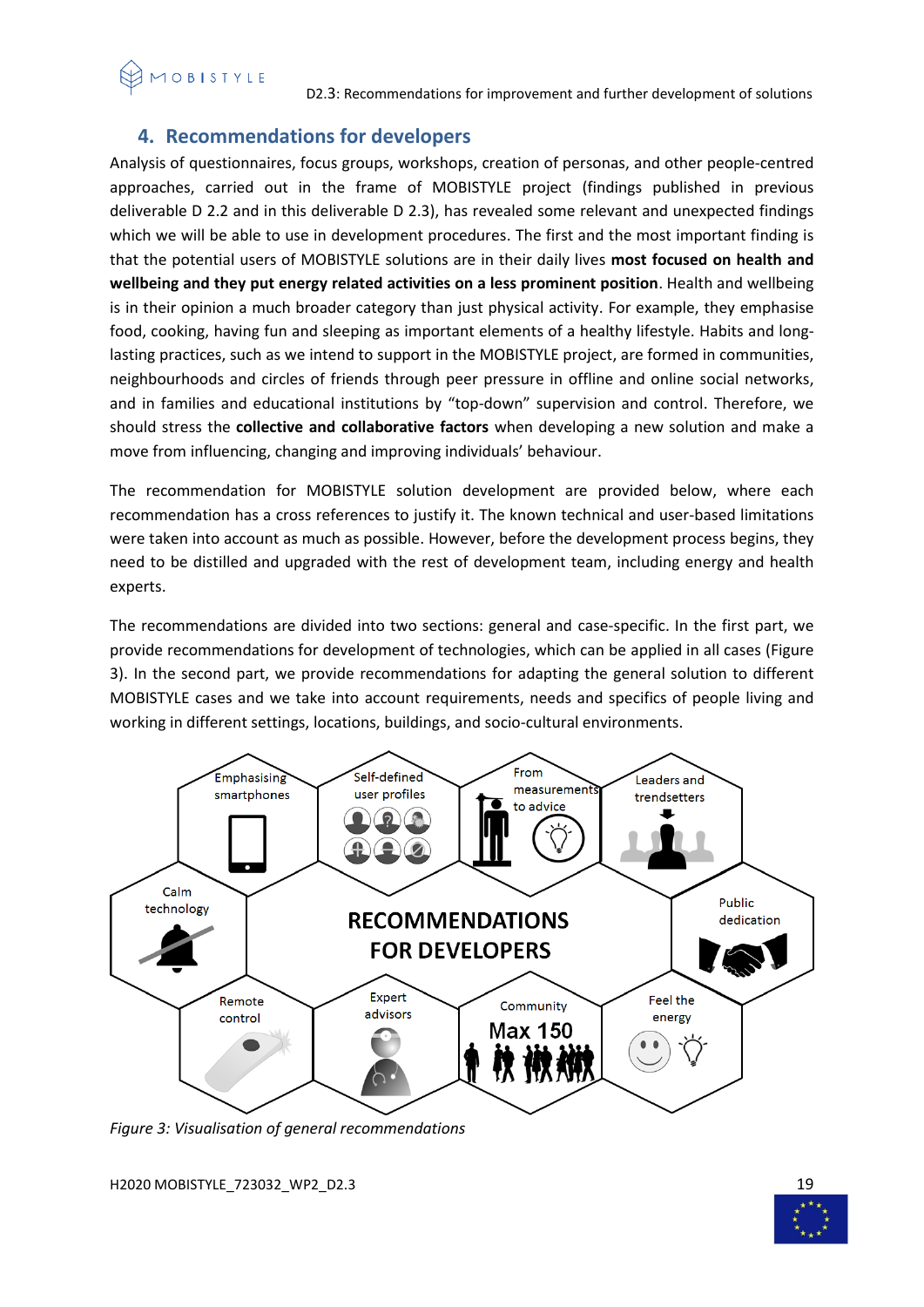

# <span id="page-19-0"></span>**4.1. General recommendations**

#### **1. Emphasising smartphones**



We recommend **using a smartphone as the main platform for communication** between the users and the MOBISTYLE solution. The smartphone can be used for enabling them to change the settings and influence their surroundings, e.g. changing room temperature, making decisions about temperature trainings, deciding about health-related activities, etc. Smartphone technology is most widely adopted among our users and is much more popular than, for example,

smart wristbands and watches. A smartphone is the main tool for accessing information about weather, following local and international news, and is also often used as a health and wellbeing tracker. (Especially popular among our users is, for example, the S Health app, which is a default app in new Samsung smartphones<sup>7</sup>). The smartphone penetration in Western Europe is  $\sim$  65% and is growing [2]. If we focus our product only on wearable technologies with low market penetration rate (globally the in 2017 137.8 million units<sup>8</sup> compared to  $\sim$ 1.500 million smart phones sold in 2016) [4], usability of our solution will be limited and implementation in demo cases will be more difficult and technically challenging. We cannot assure the users would buy a certain wearable only because our solution is based on it. In addition, people are already used to the mobile phone technology: a smartphone has become an omnipresent and indispensable part of users' identity, and can be therefore used in our project on one side for tracking and on the other for influencing and changing habits.

# **2. Self-defined user profiles**



**.** 

Users should have a possibility to **actively cooperate in creation of their own user profiles**. This would give them a sense of active participation in defining settings for influencing their own habits. In addition, we will get to a more personalized user experience. A suggested initial question for the users of the new IT solution can be connected to what is most relevant for them and what are the main motivation factors for making lifestyle changes:

- **food**: healthy diet is perceived by the users as the main or at least very important heath influencing parameter,
- **movement**: outdoor activities have demonstrated to be a relevant and desired lifestyle element which influences people to change their existing habits,
- **savings**: correlation between saving energy and money is well known and widely accepted by our users; savings are an important motivation factor also because one sees the impact soon, while on the contrary it takes longer to see implications of individuals activities on global climate preservation,



<sup>&</sup>lt;sup>7</sup> Samsung has globally the highest market share (over 20%), in Europe even more [1].

 $^8$  In the first quarter of 2016, the top-selling wearables brands were Fitbit (with 4.8 million units shipped), Xiaomi (3.7 million) and Apple (1.5 million) [3].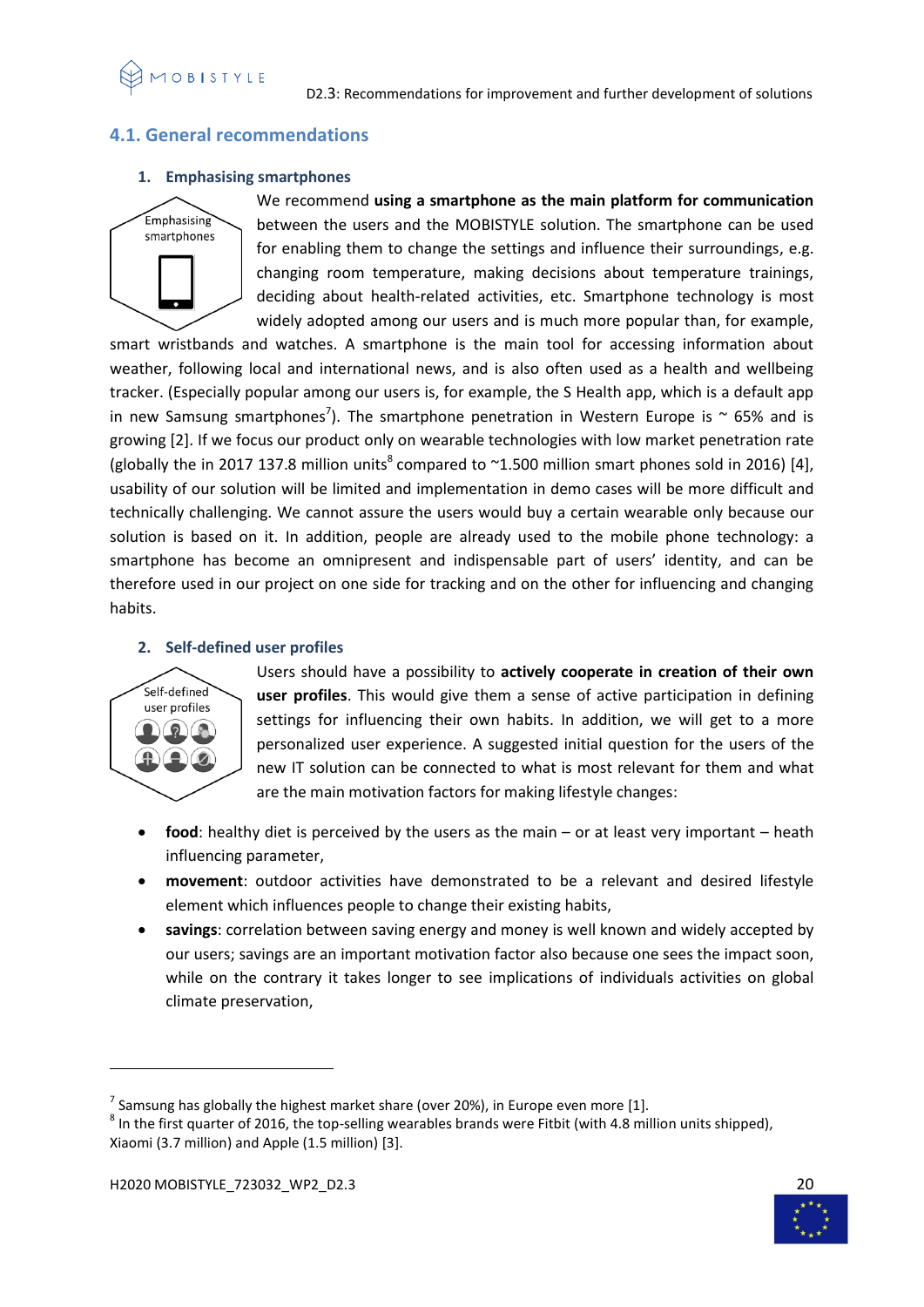**environment**: some users emphasise relevance of environmentally responsible behaviour; however, they are focusing more on local pollution, e.g. by  $PM_{10}$  micro-particles that directly affect health; the research has shown that people care about the global environment and understand dangers of climate change, however, they usually don't change their habits and reduce their emissions of greenhouse gasses only due to environmental threat.

Based on the selection of preference and interests, different parameters can be shown to the users. After a certain period (e.g. one month), the IT solution could inquire again if this are still the users' goals, preferences and priorities or if they wish to change them.

# **3. Customised and location-based advices**



**VOBISTYLE** 

On the basis of advices that will be created and referring to health (or what is unhealthy according to WHO<sup>9</sup> or a ASHRAE criteria for comfort) and productivity, the users prefer to be "pushed" on the basis of measurements (location dependent) from the "project-included" sensors (buildings and wearables) and also based on preferences and mobile device integrated sensors such as lighting, accelerometer, noise…. By **combining measurements from** 

**sensors with location-based services** (e.g. weather data), adjustments for different cases can be prepared in addition to general advices. In this way, we will be able to support certain energy and health related habits by taking into account individuals' needs and habits and also a situation in local environment.

# **4. Calm technology principles**



 $\overline{a}$ 

The IT solutions, prepared in the project, should not irritate the user with too frequent notifications. Instead, we recommend using the **Calm Technology principles**, <sup>10</sup> which suggest that **the most profound technologies are those that disappear** and weave themselves into the fabric of everyday life until they are indistinguishable from it [5], [6]. Out of the eight principles, the most relevant for our users is the one which explains that when designing a technology, we should strive to communicate information to the user without interrupting or distracting

them from their primary goal [6].



<sup>&</sup>lt;sup>9</sup> WHO defines what is unhealthy what represents the risks, because it is not possible to strictly define what is healthy. Example connected to housing: *Examples of key housing-related health risks include: respiratory and cardiovascular diseases from indoor air pollution; illness and deaths from temperature extremes; communicable diseases spread because of poor living conditions, and risks of home injuries*. [7]

 $10$  The eight principles of Calm Technology are: 1.Technology should require the smallest possible amount of attention, 2. Technology should inform and create calm, 3. Technology should make use of the periphery, 4. Technology should amplify the best of technology and the best of humanity, 5. Technology can communicate, but doesn`t need to speak, 6. Technology should work even when it fails, 6. The right amount of technology is the minimum needed to solve the problem, 8. Technology should respect social norms [6].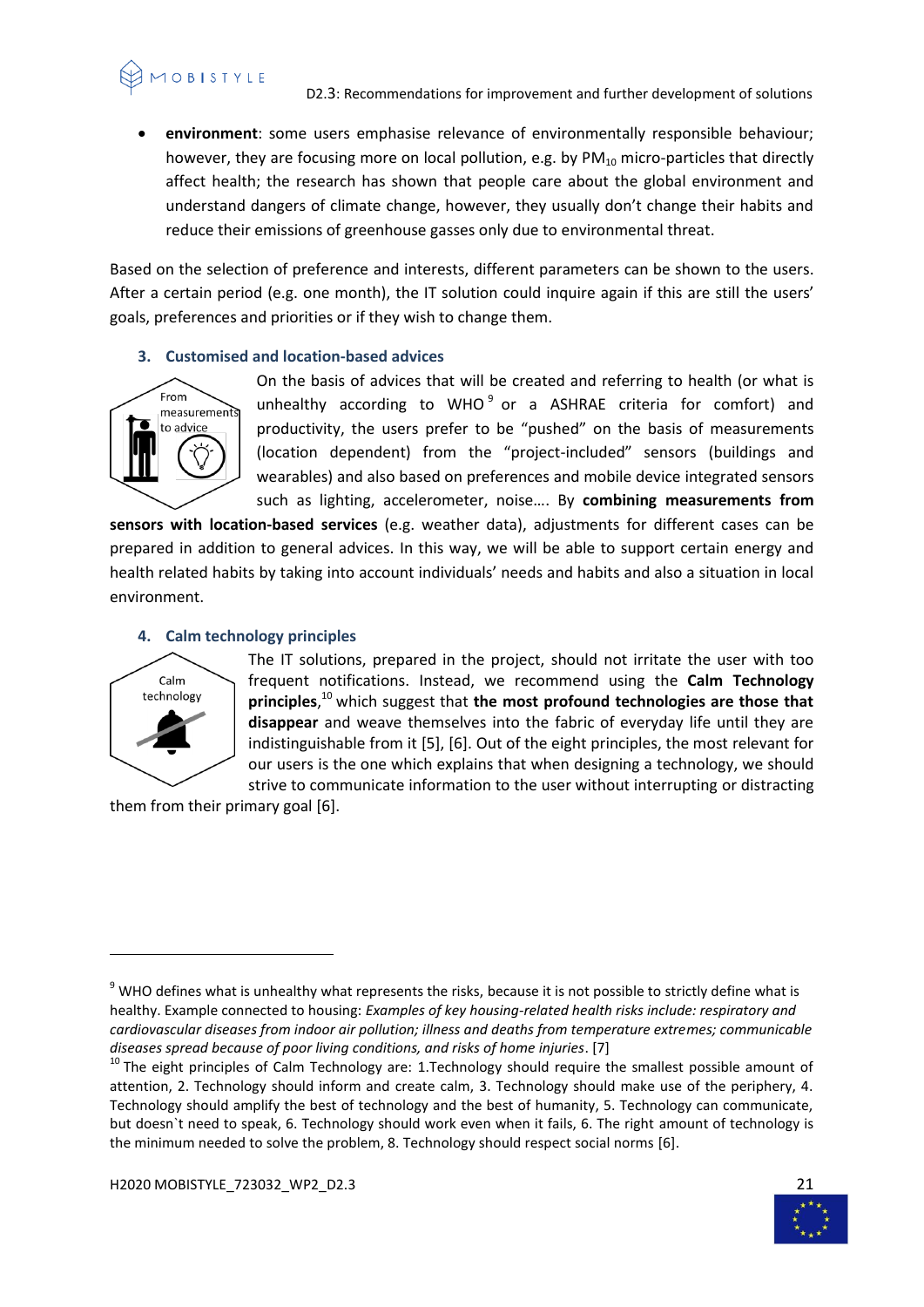

D2.3: Recommendations for improvement and further development of solutions

# **5. HVAC and other home device controls**



Ideally, the user should be able to adjust various parameters influencing his or her indoor comfort through the same IT-based solution. E.g., readjusting temperature or humidity in the room, turning of the lights etc. In short, there is a need to give a user control of his indoor environment in the same IT solutions that will provide feedback (app); eg. readjustment of thermostat setting will be done by the user agreeing to the introduction of temperature training.

#### **6. Expert advisors**



We suggest preparing **short video clips** ( $\sim$  30 sec to 1 min long) of experts providing advices or explaining relations (e.g. about temperature training and losing weight) which will be accessible via the IT solution. There should be a possibility for finding out more about a certain recommendation, for example by links to popular and scientific articles, connected to health, wellbeing, air quality, and energy savings. The videos should be **dubbed or subtitled in local** 

**languages**, since communication in English has been a serious barrier in interaction with users in most of cases.

#### **7. Spreading the concept through leaders and trendsetters**

When implementing the technology and approach for changing habits, we should focus on early



adopters and trendsetters who are able to motivate others to use the novelty in a community. In practice, this could be achieved by **identification of existing formal and unformal groups of people and their leaders** (e.g. building communities, NGOs, sport clubs, student clubs, formal and informal communities and clubs of co-workers, informal communities of neighbours and people coming to the same restaurant or bar). If we manage to start collaborating with them already during the development phase and include

their ideas and suggestions in the MOBISTYLE solution, it should be easier to motivate other users in different cases to accept it.

#### **8. "Feel the energy" approach**



The problem related to energy saving is that **energy is often impossible to be felt and cognitively processed**. For example, 1 kWh is not an intuitive and comprehensible quantity and it is difficult for most users to understand what should be done to produce and spend such an abstract amount. People are able to see the impacts of energy (temperature, light, operating devices…), however, they are unable to perceive the quantity of energy. A possibility to make energy more intuitive is connecting it to physical activity that can create energy – or at

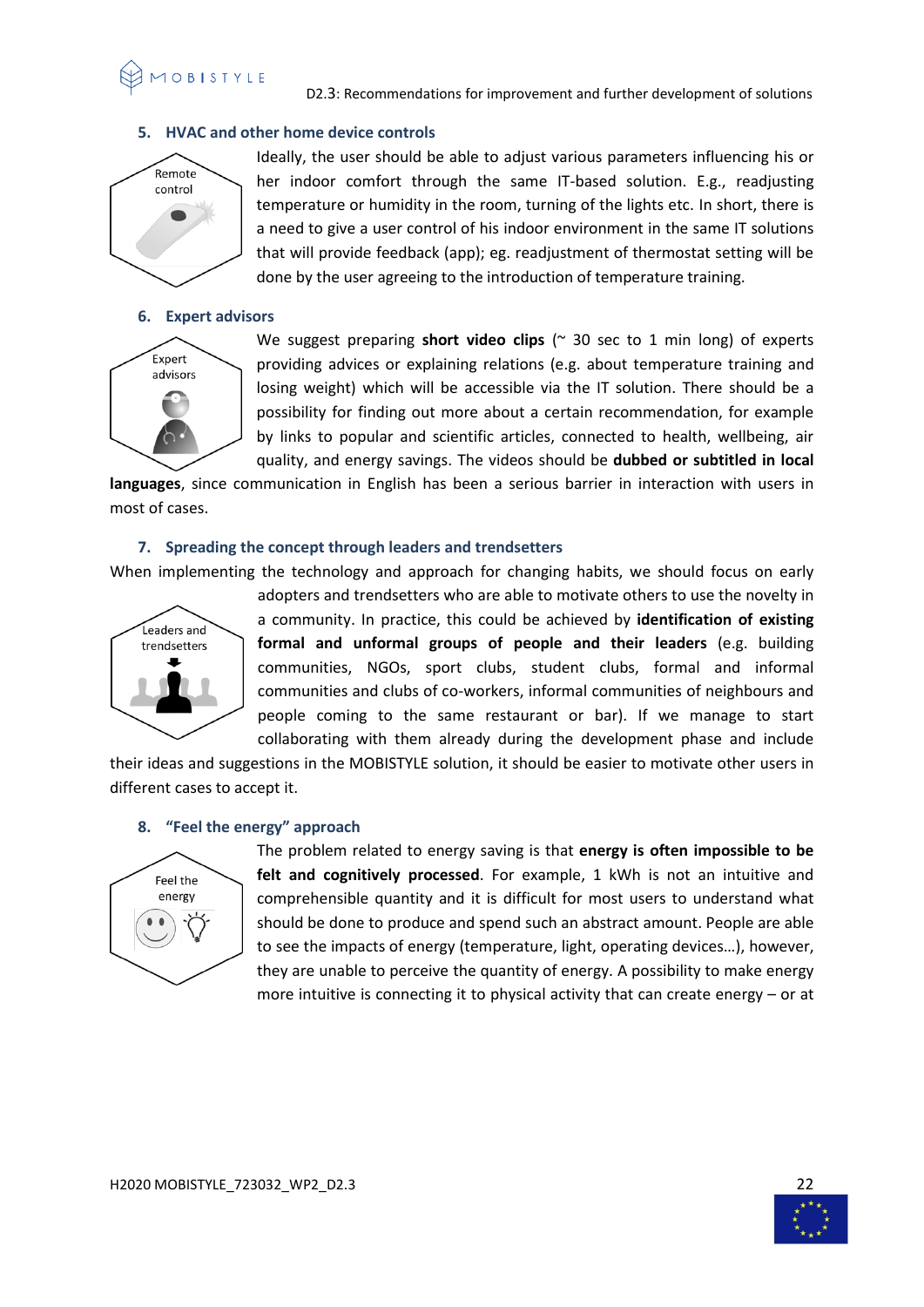least make an impression that we can make energy by our own movement.<sup>11</sup> In this way, we would be able to combine health, wellbeing, and energy production, and make the users *feel* how energy is made.

#### **9. Public dedication to a goal**



Anthropological, psychological and sociological studies [9] show that when an individual's decision for changing a certain habit is presented to other people and to public, this provides a strong "peer pressure" and stimulates a person to actually achieve a certain commitment. Technology used should therefore **enable public commitment to a goal**, which has to be meaningful and relevant for an individual and a community. Social media or existing local groups in different cases can be used for this purpose.

# **10. Community size**



Anthropologists have explained that **we can maintain stable social relationships with around 150 friends and acquaintances at most** [10], [11]. In buildings with less than 150 people, the inhabitants (or employees) have a feeling of a community, they meet each other and regularly communicate. According to our findings, buildings and settlements with larger number of inhabitants witness problems of breakdown of social bonds. In such cases, we should **support establishing new communities** and enable people to create new

ties for helping each other and exchanging information through the MOBISTYLE solution.

# <span id="page-22-0"></span>**4.2. Case-specific recommendations**

Functionalities presented for each case are suggestion and not final solutions to be implemented. The inspiration for these recommendations came from our ethnographic studies and also from other sources, e.g. MOBISTLYE partners [presentations.](https://www.mobistyle-project.org/Shared%20Documents/03%20Consortium,%20stakeholders%20and%20meetings/03%20Consortium%20meetings/02%20Ljubljana,%20Slovenia/02%20Presentations/MOBISTYLE_WP5_HOLX_Day1_Ljubljana.pptx)

#### <span id="page-22-1"></span>**Slovenia (public buildings)**

- In public buildings, such as the University of Ljubljana with its several faculty buildings, the **existing or new displays** can be used as user interfaces. In addition, small screens or even more interactive tablets could be installed close to elevators which would advice people about healthy lifestyle and energy consumption.
- **Smartphone app** can be used to inform people about indoor (classroom) and outdoor temperature and air quality. The information can be supplemented by direct **recommendations for actions** (e.g. turning on lights, opening windows, doing some exercise)
- We can support group activities, e.g. engaging students to collaboration or competition between groups and departments. A simple example is using stairs instead of elevator.

**.** 



 $11$  Charging stations for mobile phones at Amsterdam airport are an interesting example: the stations are powered by the energy produced by pedaling on stationery bicycles at WeWatt kiosks. Half an hour of cycling should be enough to charge most typical cell phones [8]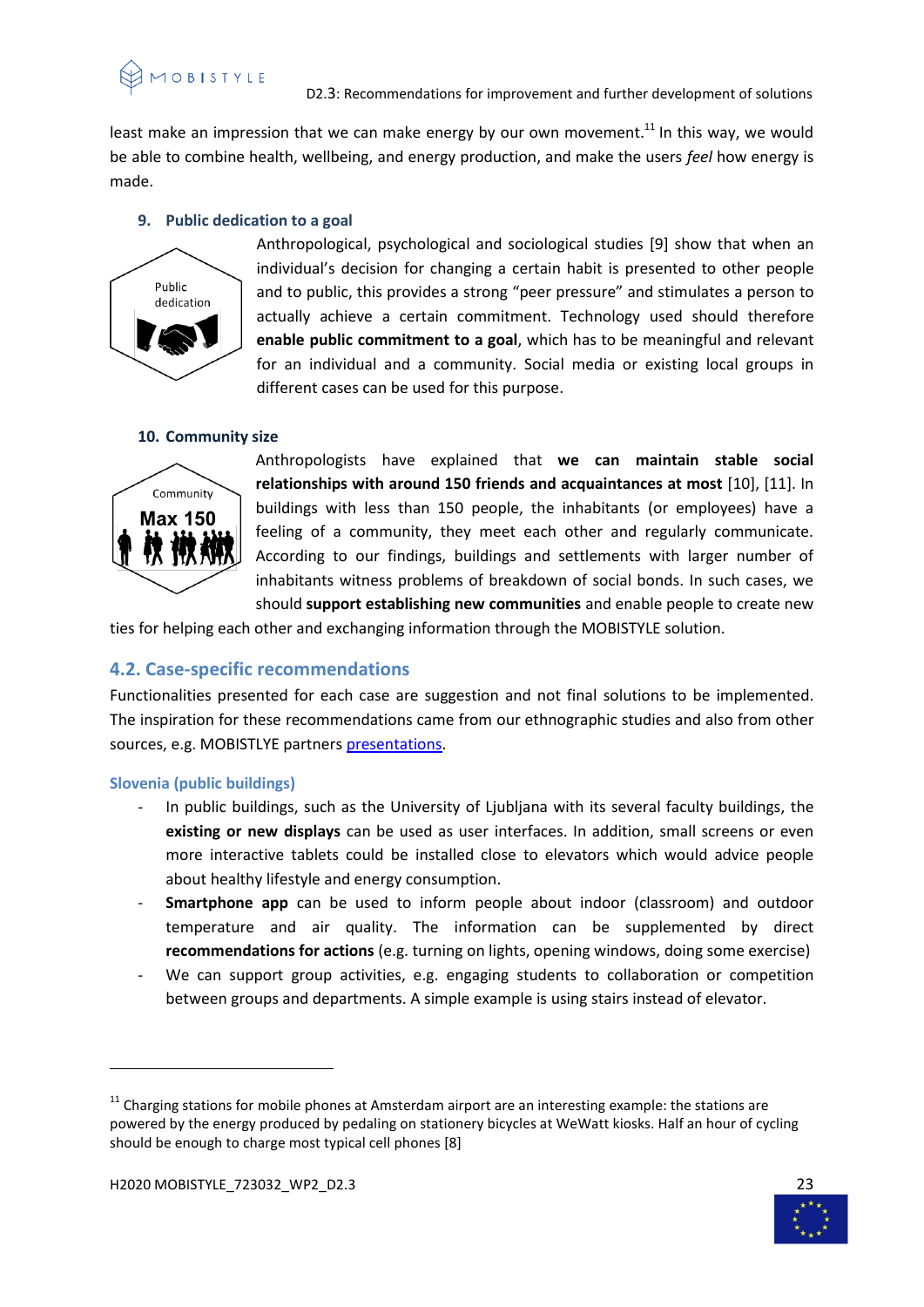

- **Voting about IEQ parameters** and their adjustment accordingly by **"health and energy democracy approach"**. For example, if a majority votes to decrease the temperature in the certain room, the building manager receives a notification to do so – he or she has also a possibility to overlook the initiative.

# <span id="page-23-0"></span>**Poland and Denmark (residential buildings)**

- Interaction with users can be supported by an **interactive screen (a tablet) attached on or near a refrigerator** which is a device present in all homes.
- Providing **constant feedback about energy costs** (primary) and carbon footprint (secondary) of individual apartment. Information can be supported by tips for changing habits and reducing costs and emissions of greenhouse gasses.
- **Indoor environment can be controlled either by smartphones or wearables** (personalized environment control based on info from wearable). For example, if all users leave their home (sensed by their devices), heating can be automatically switched off; when they are approaching home, it can be switched on. Similar principle can be applied to rooms; if user is in one room, it can be in comfort level, others can be in saving mode. A machine learning approach can be used for the solution to predict habits of the users and regulate devices at home accordingly (following the unobtrusive Calm Technology approach).

# <span id="page-23-1"></span>**Poland**

- **Costs** are an important motivator for changing habits.
- Tips about outdoor activities and natural ventilation can be based on **outdoor air pollution**.
- **Temperature training** is introduced and stimulated in the peak hours of heating demand thus reducing the costs of utility.
- Demand side management by stimulating "push" messages. For example, a user will be able to save money, if he or she washes clothes from 10 pm, i.e. during the lower electricity tariff. The solution could be used to inform the users about desired or most economical periods of use.

# <span id="page-23-2"></span>**Denmark**

**.** 

- Providing **feedback about water consumption** and related costs.
- Sustainability (future generations responsibility) aspects related tips.
- **Intergenerational cooperation** in health and energy related activities (school and kindergarten can be the local "hubs" for promoting healthy and sustainable lifestyle).

# <span id="page-23-3"></span>**Netherlands and Italy (short- and long-term guests)**

- In the medical facility and the hotel, the users could get a wearable device at their arrival<sup>12</sup> and get **personalised information and recommendations based on individuals' measurements**. By this approach, the managers could get users preferences and will be able to do further profiling of guests (personalized invitations).
- By the use of movement tracking, we can create awareness and feedback on physical activity and combine it with health tips.



 $12$  Fitbits already used in the demo case for medical tracking purposes.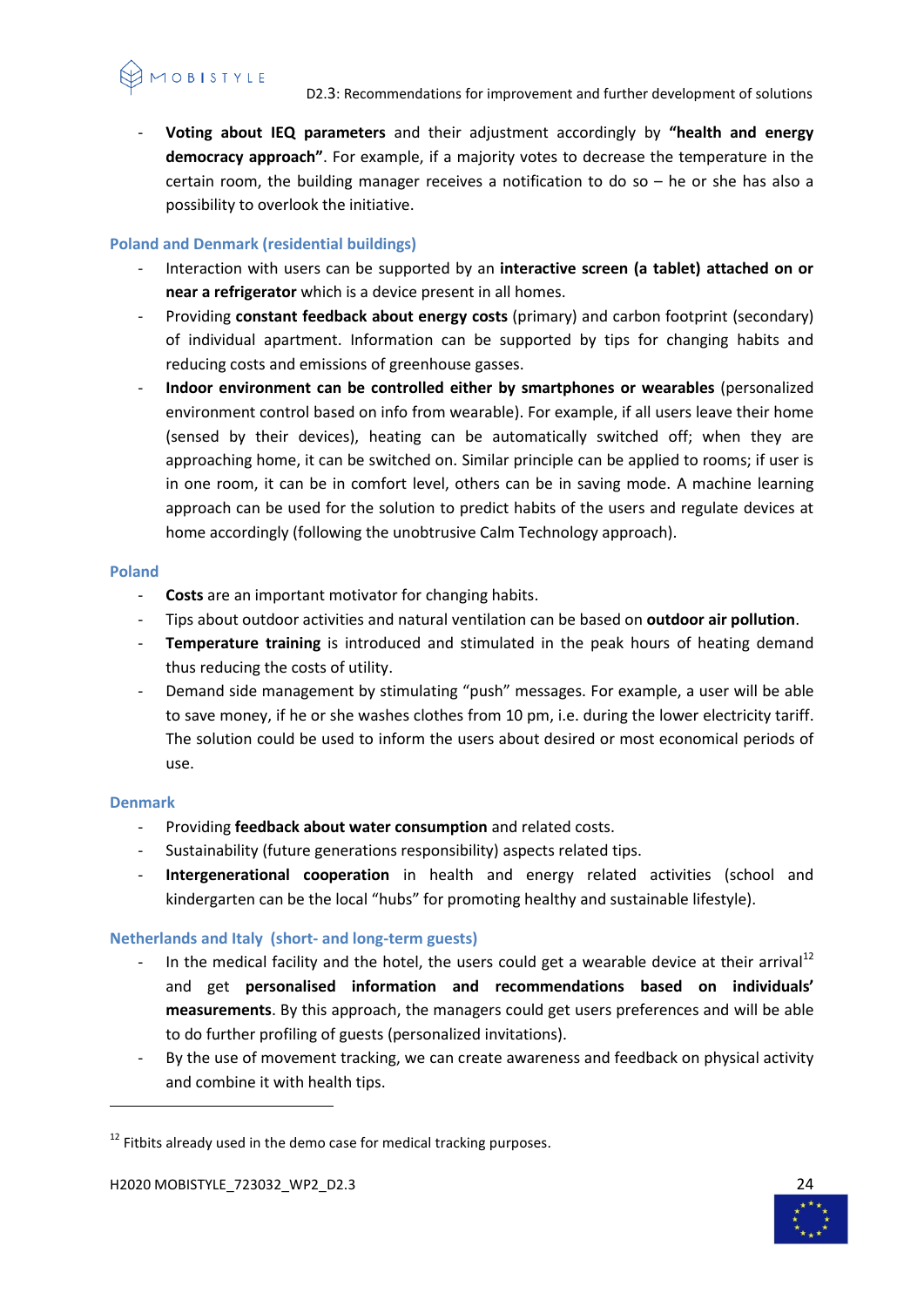10 B I S T Y L E

#### <span id="page-24-0"></span>**Italy**

- Tips about possible activates in the surroundings eg. there is a concert in the city center today at 21, or the info about local weather forecast.
- HVAC control via app together with related health recommendations/ explanations about healthy indoor environment parameters ranges(temperatures, humidity, air quality…).
- Combining **technological and non-technological motivation tools** (flyers, billboards, remote controls …).
- Strategically **placing and designing the user interfaces**.

# <span id="page-24-1"></span>**Netherlands**

- **Transferring data and analytics from wearables to a smartphone app of personnel and patients**. The personnel should be able to use the data in order to improve sleep patterns, motivate the patients to do a certain type of activities, and to provide them quality food in right time. If doing so, privacy of patients should be strictly protected.
- Expert **advices can be selected and presented according to actual physical activities** based on wearables and smartphones monitoring data.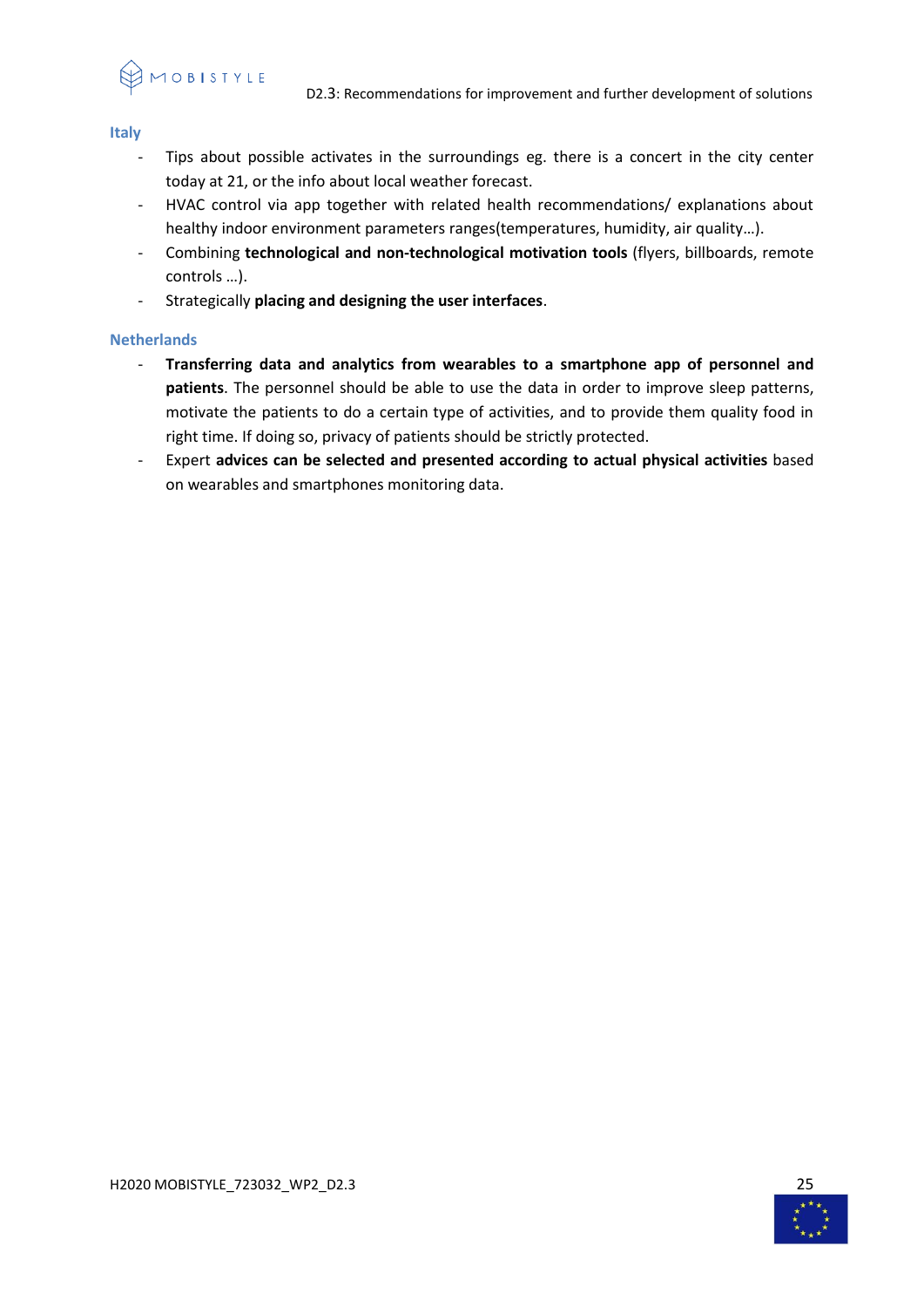# <span id="page-25-0"></span>**5. Conclusion**

The main goal of this deliverable was to prepare recommendations for developing a new MOBISTYLE solution with potential to influence health and energy related habits. On the basis of an ethnographic study in five demonstration cases in different European countries we prepared the following **ten recommendations**: 1. using a smartphone as the main platform for communication between the user and MOBISTYLE solution, 2. enabling a possibility for the users to actively cooperate in creation and setting-up of their own profiles, 3. providing advices, adapted to users and their local environment, 4. implementing the Calm Technology principles, 5. enabling users to adjust various parameters influencing their indoor comfort through the IT-based solution, 6. supporting habits by expert advisors, 7. spreading the concept through leaders and trendsetters, 8. making energy more intuitive by primary associations connected to energy, 9. enabling public commitment to a goal, 10. taking into account a community size (up to 150 users).

The ethnographic inquiry and other people-centred approaches were relevant for the study and further development since they provided us some unexpected findings. For example, we assumed before we began the study that health ranks higher on priority list than energy, which has proven to be correct. However, it was surprising which *elements* of healthy lifestyle as a broad category are most relevant for people: food, sleeping, rehydration, etc. We have also realised that people didn't need and want new IT solutions for supporting and changing their habits, since they were already overwhelmed with technologies, devices, wearables and apps which try to influence their behaviour and "correct" their existing habits. Apparently, **technological saturation and cognitive overload with information** is a very important issue that has to be taken into account when designing new technologies in the MOBISTYLE project. The research also shows that **social pressure and support** could play an instrumental role in changing existing practices and supporting healthy and sustainable lifestyle. In addition, particularities of different demonstration cases and **case-specific recommendations** for each of them should be taken into account when adapting the general solution to different MOBISTYLE cases, since we a designing a solution for a variety of people of different age, gender, social and employment status who live and work in different settings, locations, buildings, and socio-cultural environments.